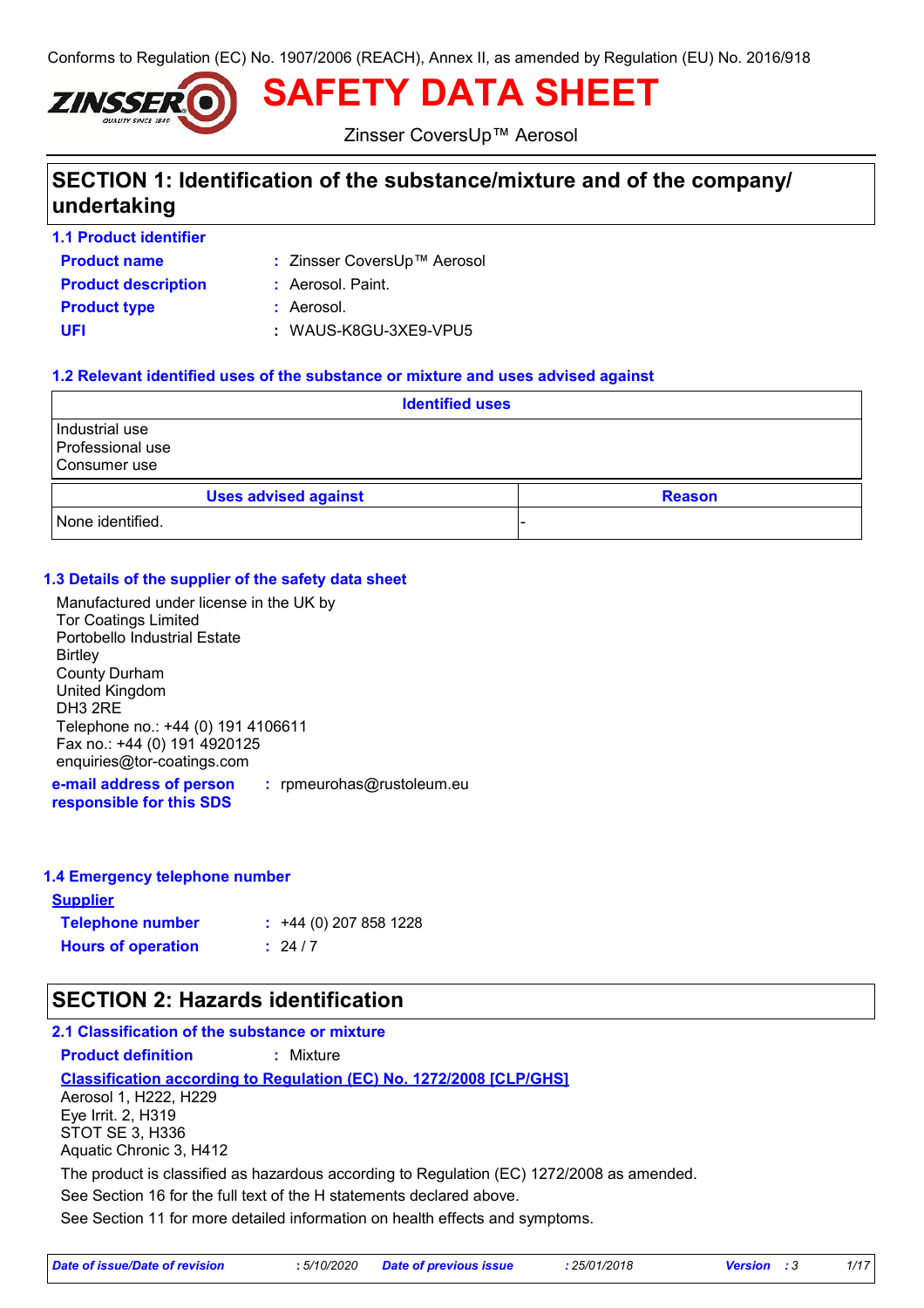# **SECTION 2: Hazards identification**

# **2.2 Label elements**

**Hazard pictograms :**



| <b>Signal word</b>                                                                                                                                              | : Danger                                                                                                                                                                                                                                                                                                                                                                                                                |
|-----------------------------------------------------------------------------------------------------------------------------------------------------------------|-------------------------------------------------------------------------------------------------------------------------------------------------------------------------------------------------------------------------------------------------------------------------------------------------------------------------------------------------------------------------------------------------------------------------|
| <b>Hazard statements</b>                                                                                                                                        | : Extremely flammable aerosol.<br>Pressurised container: may burst if heated.<br>Causes serious eye irritation.<br>May cause drowsiness or dizziness.<br>Harmful to aquatic life with long lasting effects.                                                                                                                                                                                                             |
| <b>Precautionary statements</b>                                                                                                                                 |                                                                                                                                                                                                                                                                                                                                                                                                                         |
| <b>General</b>                                                                                                                                                  | : P103 - Read label before use.<br>P102 - Keep out of reach of children.<br>P101 - If medical advice is needed, have product container or label at hand.                                                                                                                                                                                                                                                                |
| <b>Prevention</b>                                                                                                                                               | : P280 - Wear protective gloves and eye protection: nitrile rubber or neoprene gloves<br>and safety glasses with side-shields.<br>P210 - Keep away from heat, hot surfaces, sparks, open flames and other ignition<br>sources. No smoking.<br>P211 - Do not spray on an open flame or other ignition source.<br>P271 - Use only outdoors or in a well-ventilated area.<br>P251 - Do not pierce or burn, even after use. |
| <b>Response</b>                                                                                                                                                 | : Not applicable.                                                                                                                                                                                                                                                                                                                                                                                                       |
| <b>Storage</b>                                                                                                                                                  | : P410 + P412 - Protect from sunlight. Do not expose to temperatures exceeding 50<br>$^{\circ}C.$                                                                                                                                                                                                                                                                                                                       |
| <b>Disposal</b>                                                                                                                                                 | : P501 - Dispose of contents and container in accordance with all local, regional,<br>national and international regulations.                                                                                                                                                                                                                                                                                           |
| <b>Hazardous ingredients</b>                                                                                                                                    | $:$ acetone                                                                                                                                                                                                                                                                                                                                                                                                             |
| <b>Supplemental label</b><br>elements                                                                                                                           | : Repeated exposure may cause skin dryness or cracking.                                                                                                                                                                                                                                                                                                                                                                 |
|                                                                                                                                                                 | Warning! Hazardous respirable droplets may be formed when sprayed. Do not<br>breathe spray or mist.                                                                                                                                                                                                                                                                                                                     |
| <b>Annex XVII - Restrictions</b><br>on the manufacture,<br>placing on the market and<br>use of certain dangerous<br>substances, mixtures and<br><b>articles</b> | : Not applicable.                                                                                                                                                                                                                                                                                                                                                                                                       |
| <b>Special packaging requirements</b>                                                                                                                           |                                                                                                                                                                                                                                                                                                                                                                                                                         |
| <b>Containers to be fitted</b><br>with child-resistant<br>fastenings                                                                                            | : Not applicable.                                                                                                                                                                                                                                                                                                                                                                                                       |
| <b>Tactile warning of danger : Not applicable.</b>                                                                                                              |                                                                                                                                                                                                                                                                                                                                                                                                                         |
| 2.3 Other hazards                                                                                                                                               |                                                                                                                                                                                                                                                                                                                                                                                                                         |
| <b>Product meets the criteria</b><br>for PBT or vPvB according<br>to Regulation (EC) No.<br>1907/2006, Annex XIII                                               | : This mixture does not contain any substances that are assessed to be a PBT or a<br>vPvB.                                                                                                                                                                                                                                                                                                                              |
| Other hazards which do<br>not result in classification                                                                                                          | : None known.                                                                                                                                                                                                                                                                                                                                                                                                           |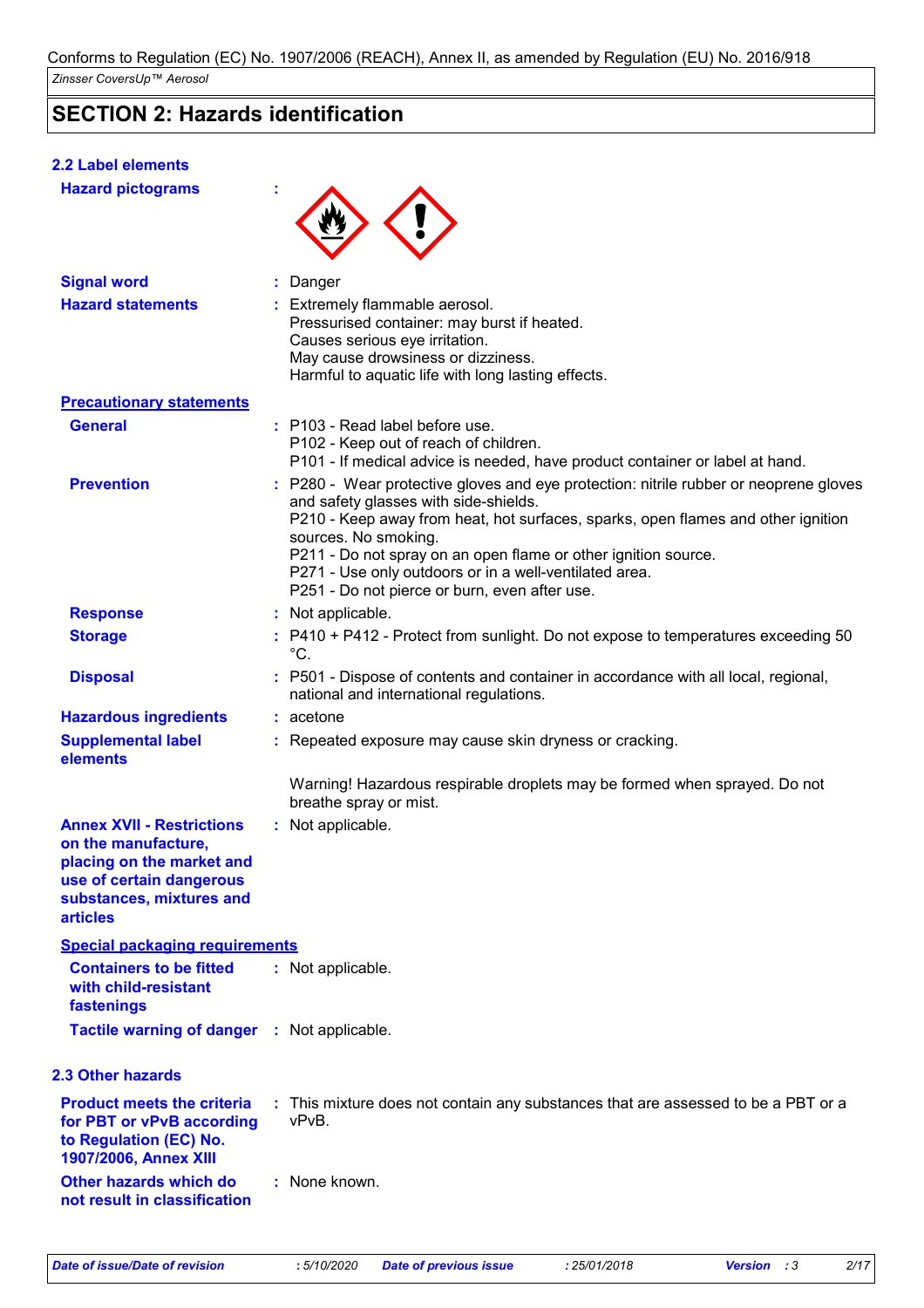# **SECTION 3: Composition/information on ingredients**

**3.1 Substances :** Mixture

|                                                                            |                                                                                       |               | <b>Classification</b>                                                               |             |
|----------------------------------------------------------------------------|---------------------------------------------------------------------------------------|---------------|-------------------------------------------------------------------------------------|-------------|
| <b>Product/ingredient</b><br>name                                          | <b>Identifiers</b>                                                                    | $\frac{9}{6}$ | <b>Regulation (EC) No. 1272/2008 [CLP]</b>                                          | <b>Type</b> |
| acetone                                                                    | REACH#:<br>01-2119471330-49<br>$EC: 200-662-2$<br>CAS: 67-64-1<br>Index: 606-001-00-8 | $≥10 - ≤25$   | Flam. Liq. 2, H225<br>Eye Irrit. 2, H319<br>STOT SE 3, H336<br>EUH066               | [1] [2]     |
| Petroleum gases,<br>liquefied                                              | <b>REACH #: Annex V</b><br>EC: 270-704-2<br>CAS: 68476-85-7<br>Index: 649-202-00-6    | ≥10 - ≤25     | Flam. Gas 1, H220<br>Press. Gas (Liq.), H280                                        | $[2]$       |
| hydrocarbons,<br>C10-C12, n-/ iso-/<br>cyclo-alkanes, $< 2\%$<br>aromatics | REACH#:<br>101-2119471991-29<br>EC: 923-037-2                                         | ≥10 - ≤25     | Flam. Liq. 3, H226<br>Asp. Tox. 1, H304<br>Aquatic Chronic 2, H411<br><b>EUH066</b> | $[1]$       |
| titanium dioxide                                                           | REACH#:<br>01-2119489379-17<br>EC: 236-675-5<br>CAS: 13463-67-7                       | ≤10           | Carc. 2, H351                                                                       | [1] [2]     |
| 1-isopropyl-<br>2,2-dimethyltrimethylene<br>diisobutyrate                  | REACH#:<br>01-2119451093-47<br>EC: 229-934-9<br>CAS: 6846-50-0                        | $\leq 1$      | Repr. 2, H361d<br>Aquatic Chronic 3, H412                                           | $[1]$       |
|                                                                            |                                                                                       |               | See Section 16 for the full text of the<br>H statements declared above.             |             |

## **Notes**

## **The classification as a carcinogen by inhalation applies only to mixtures in powder form containing 1 % or more of titanium dioxide which is in the form of or incorporated in particles with aerodynamic diameter ≤ 10 μm.**

There are no additional ingredients present which, within the current knowledge of the supplier and in the concentrations applicable, are classified as hazardous to health or the environment, are PBTs, vPvBs or Substances of equivalent concern, or have been assigned a workplace exposure limit and hence require reporting in this section.

## Type

- [1] Substance classified with a health or environmental hazard
- [2] Substance with a workplace exposure limit
- [3] Substance meets the criteria for PBT according to Regulation (EC) No. 1907/2006, Annex XIII
- [4] Substance meets the criteria for vPvB according to Regulation (EC) No. 1907/2006, Annex XIII
- [5] Substance of equivalent concern
- [6] Additional disclosure due to company policy

Occupational exposure limits, if available, are listed in Section 8.

# **SECTION 4: First aid measures**

## **4.1 Description of first aid measures**

| Date of issue/Date of revision | <b>Date of previous issue</b><br>:5/10/2020<br>: 25/01/2018<br>- : 3<br>Version                                                                                                                             | 3/17 |
|--------------------------------|-------------------------------------------------------------------------------------------------------------------------------------------------------------------------------------------------------------|------|
| <b>Skin contact</b>            | : Remove contaminated clothing and shoes. Wash skin thoroughly with soap and<br>water or use recognised skin cleanser. Do NOT use solvents or thinners.                                                     |      |
| <b>Inhalation</b>              | : Remove to fresh air. Keep person warm and at rest. If not breathing, if breathing is<br>irregular or if respiratory arrest occurs, provide artificial respiration or oxygen by<br>trained personnel.      |      |
| Eye contact                    | : Remove contact lenses, irrigate copiously with clean, fresh water, holding the<br>eyelids apart for at least 10 minutes and seek immediate medical advice.                                                |      |
| <b>General</b>                 | : In all cases of doubt, or when symptoms persist, seek medical attention. Never give<br>anything by mouth to an unconscious person. If unconscious, place in recovery<br>position and seek medical advice. |      |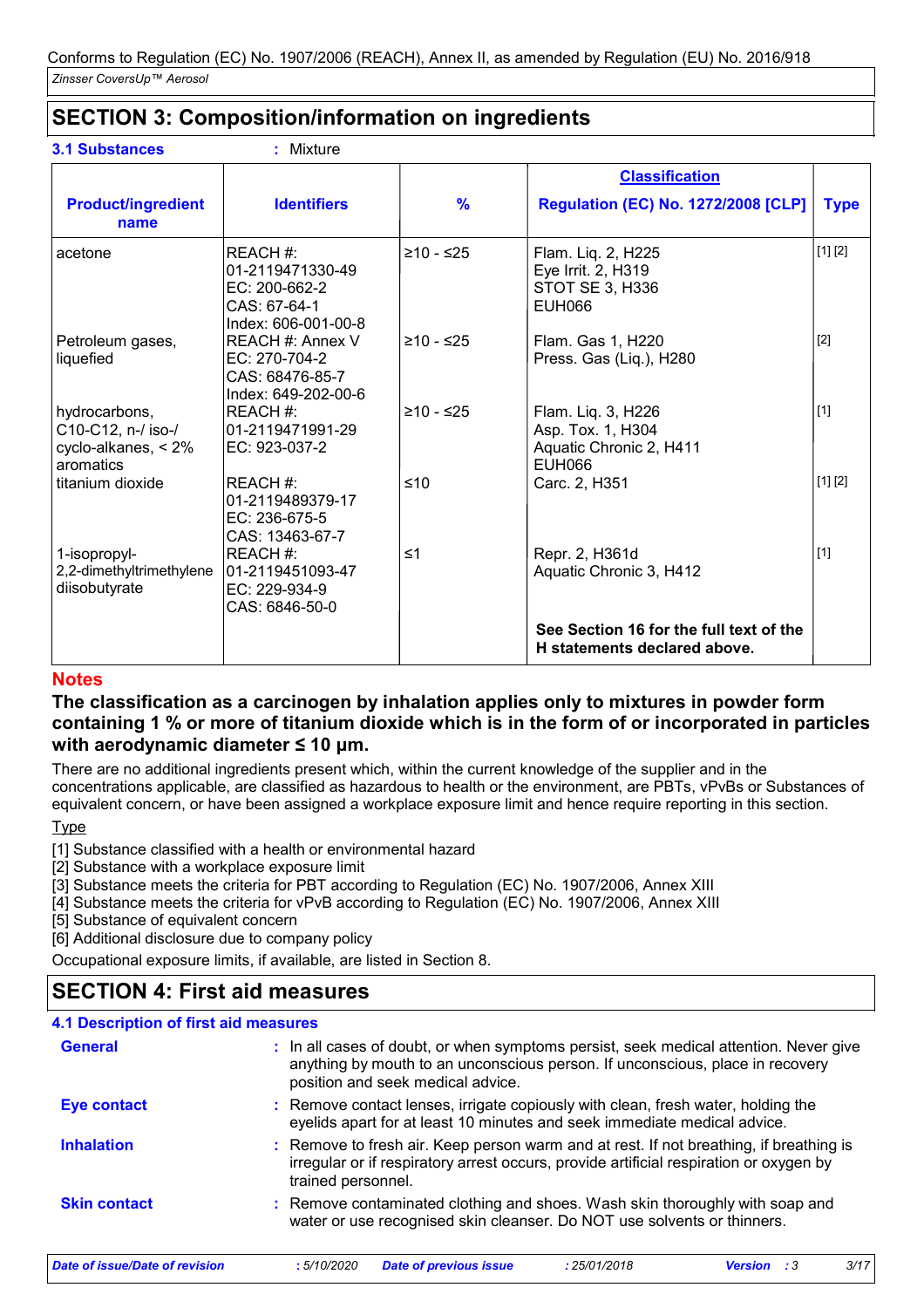## **SECTION 4: First aid measures**

| <b>Ingestion</b>                  | : If swallowed, seek medical advice immediately and show the container or label.<br>Keep person warm and at rest. Do NOT induce vomiting.                                                                                                                                                                               |
|-----------------------------------|-------------------------------------------------------------------------------------------------------------------------------------------------------------------------------------------------------------------------------------------------------------------------------------------------------------------------|
| <b>Protection of first-aiders</b> | : No action shall be taken involving any personal risk or without suitable training. If it<br>is suspected that fumes are still present, the rescuer should wear an appropriate<br>mask or self-contained breathing apparatus. It may be dangerous to the person<br>providing aid to give mouth-to-mouth resuscitation. |

### **4.2 Most important symptoms and effects, both acute and delayed**

There are no data available on the mixture itself. The mixture has been assessed following the conventional method of the CLP Regulation (EC) No 1272/2008 and is classified for toxicological properties accordingly. See Sections 2 and 3 for details.

Exposure to component solvent vapour concentrations in excess of the stated occupational exposure limit may result in adverse health effects such as mucous membrane and respiratory system irritation and adverse effects on the kidneys, liver and central nervous system. Symptoms and signs include headache, dizziness, fatigue, muscular weakness, drowsiness and, in extreme cases, loss of consciousness.

Solvents may cause some of the above effects by absorption through the skin. Repeated or prolonged contact with the mixture may cause removal of natural fat from the skin, resulting in non-allergic contact dermatitis and absorption through the skin.

If splashed in the eyes, the liquid may cause irritation and reversible damage.

Ingestion may cause nausea, diarrhea and vomiting.

This takes into account, where known, delayed and immediate effects and also chronic effects of components from short-term and long-term exposure by oral, inhalation and dermal routes of exposure and eye contact.

#### **Over-exposure signs/symptoms**

| <b>Eye contact</b>  | : Adverse symptoms may include the following:<br>pain or irritation<br>watering<br>redness                                                                                                |
|---------------------|-------------------------------------------------------------------------------------------------------------------------------------------------------------------------------------------|
| <b>Inhalation</b>   | : Adverse symptoms may include the following:<br>respiratory tract irritation<br>coughing<br>nausea or vomiting<br>headache<br>drowsiness/fatigue<br>dizziness/vertigo<br>unconsciousness |
| <b>Skin contact</b> | : Adverse symptoms may include the following:<br>irritation<br>dryness<br>cracking                                                                                                        |
| <b>Ingestion</b>    | : No specific data.                                                                                                                                                                       |

|                            | 4.3 Indication of any immediate medical attention and special treatment needed                                                 |
|----------------------------|--------------------------------------------------------------------------------------------------------------------------------|
| <b>Notes to physician</b>  | : Treat symptomatically. Contact poison treatment specialist immediately if large<br>quantities have been ingested or inhaled. |
| <b>Specific treatments</b> | : No specific treatment.                                                                                                       |

See toxicological information (Section 11)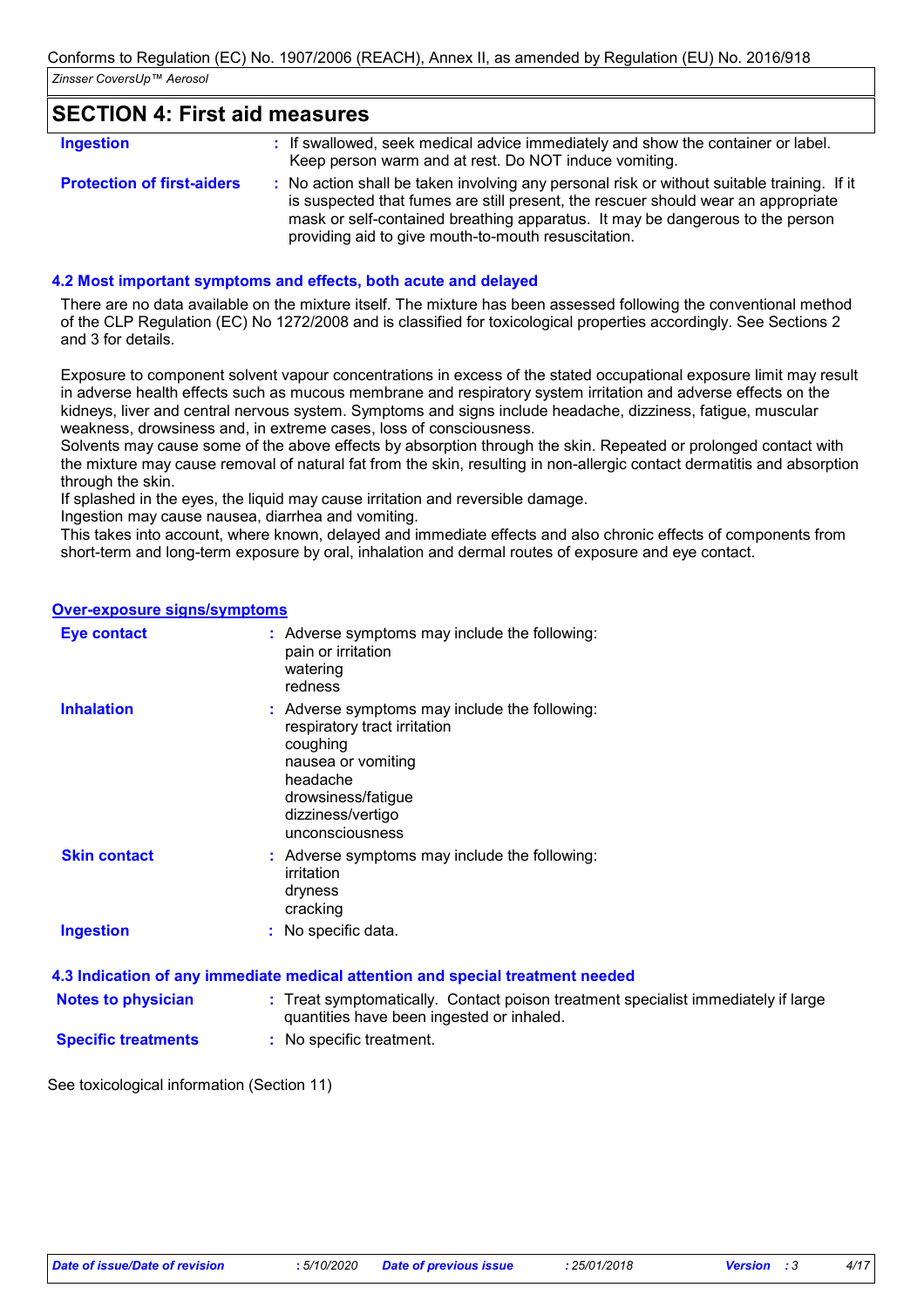# **SECTION 5: Firefighting measures**

| 5.1 Extinguishing media                |                                                                      |
|----------------------------------------|----------------------------------------------------------------------|
| <b>Suitable extinguishing</b><br>media | : Recommended: alcohol-resistant foam, $CO2$ , powders, water spray. |
| Unsuitable extinguishing<br>media      | : Do not use water jet.                                              |

### **5.2 Special hazards arising from the substance or mixture**

| <b>Hazards from the</b><br>substance or mixture          | : Extremely flammable aerosol. Runoff to sewer may create fire or explosion hazard.<br>In a fire or if heated, a pressure increase will occur and the container may burst,<br>with the risk of a subsequent explosion. Gas may accumulate in low or confined<br>areas or travel a considerable distance to a source of ignition and flash back,<br>causing fire or explosion. Bursting aerosol containers may be propelled from a fire<br>at high speed. This material is harmful to aquatic life with long lasting effects. Fire<br>water contaminated with this material must be contained and prevented from being<br>discharged to any waterway, sewer or drain. |  |
|----------------------------------------------------------|----------------------------------------------------------------------------------------------------------------------------------------------------------------------------------------------------------------------------------------------------------------------------------------------------------------------------------------------------------------------------------------------------------------------------------------------------------------------------------------------------------------------------------------------------------------------------------------------------------------------------------------------------------------------|--|
| <b>Hazardous thermal</b><br>decomposition products       | : Decomposition products may include the following materials:<br>carbon dioxide<br>carbon monoxide<br>metal oxide/oxides                                                                                                                                                                                                                                                                                                                                                                                                                                                                                                                                             |  |
| <b>5.3 Advice for firefighters</b>                       |                                                                                                                                                                                                                                                                                                                                                                                                                                                                                                                                                                                                                                                                      |  |
| <b>Special protective actions</b><br>for fire-fighters   | : Promptly isolate the scene by removing all persons from the vicinity of the incident if<br>there is a fire. No action shall be taken involving any personal risk or without<br>suitable training. Move containers from fire area if this can be done without risk.<br>Use water spray to keep fire-exposed containers cool.                                                                                                                                                                                                                                                                                                                                        |  |
| <b>Special protective</b><br>equipment for fire-fighters | : Fire-fighters should wear appropriate protective equipment and self-contained<br>breathing apparatus (SCBA) with a full face-piece operated in positive pressure<br>mode. Clothing for fire-fighters (including helmets, protective boots and gloves)<br>conforming to European standard EN 469 will provide a basic level of protection for<br>chemical incidents.                                                                                                                                                                                                                                                                                                |  |
| <b>Additional information</b>                            | : Pressurised container: protect from sunlight and do not expose to temperature<br>exceeding 50°C. Do not pierce or burn, even after use. Do not puncture, incinerate<br>or store the container at temperatures above $49^{\circ}$ C (120 $^{\circ}$ F) or in direct sunlight.<br>Container explosion may occur under fire conditions or when heated. Bursting<br>aerosol containers may be propelled from a fire at high speed.                                                                                                                                                                                                                                     |  |

# **SECTION 6: Accidental release measures**

### **6.1 Personal precautions, protective equipment and emergency procedures**

| For non-emergency<br>personnel          | : No action shall be taken involving any personal risk or without suitable training.<br>Evacuate surrounding areas. Keep unnecessary and unprotected personnel from<br>entering. In the case of aerosols being ruptured, care should be taken due to the<br>rapid escape of the pressurised contents and propellant. If a large number of<br>containers are ruptured, treat as a bulk material spillage according to the<br>instructions in the clean-up section. Do not touch or walk through spilt material.<br>Shut off all ignition sources. No flares, smoking or flames in hazard area. Avoid<br>breathing vapour or mist. Provide adequate ventilation. Wear appropriate respirator<br>when ventilation is inadequate. Put on appropriate personal protective equipment. |
|-----------------------------------------|---------------------------------------------------------------------------------------------------------------------------------------------------------------------------------------------------------------------------------------------------------------------------------------------------------------------------------------------------------------------------------------------------------------------------------------------------------------------------------------------------------------------------------------------------------------------------------------------------------------------------------------------------------------------------------------------------------------------------------------------------------------------------------|
|                                         | <b>For emergency responders</b> : If specialised clothing is required to deal with the spillage, take note of any<br>information in Section 8 on suitable and unsuitable materials. See also the<br>information in "For non-emergency personnel".                                                                                                                                                                                                                                                                                                                                                                                                                                                                                                                               |
| <b>6.2 Environmental</b><br>precautions | : Avoid dispersal of spilt material and runoff and contact with soil, waterways, drains<br>and sewers. Inform the relevant authorities if the product has caused environmental<br>pollution (sewers, waterways, soil or air). Water polluting material. May be harmful<br>to the environment if released in large quantities.                                                                                                                                                                                                                                                                                                                                                                                                                                                   |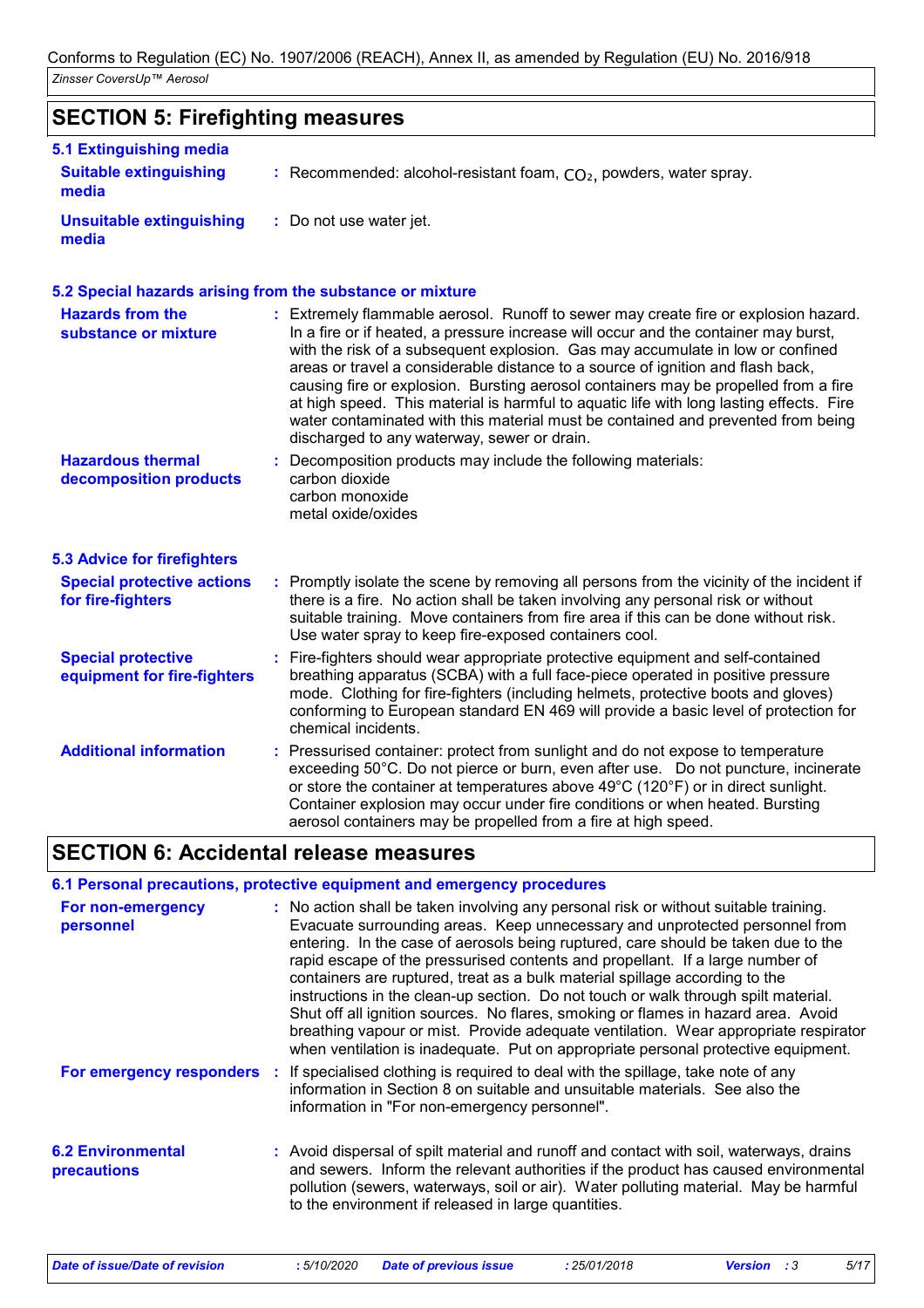# **SECTION 6: Accidental release measures**

### **6.3 Methods and material for containment and cleaning up**

| <b>Small spill</b>                        | : Stop leak if without risk. Move containers from spill area. Use spark-proof tools and<br>explosion-proof equipment. Dilute with water and mop up if water-soluble.<br>Alternatively, or if water-insoluble, absorb with an inert dry material and place in an<br>appropriate waste disposal container. Dispose of via a licensed waste disposal<br>contractor.                                                                                                                                                                                                                                                                                           |
|-------------------------------------------|------------------------------------------------------------------------------------------------------------------------------------------------------------------------------------------------------------------------------------------------------------------------------------------------------------------------------------------------------------------------------------------------------------------------------------------------------------------------------------------------------------------------------------------------------------------------------------------------------------------------------------------------------------|
| <b>Large spill</b>                        | : Stop leak if without risk. Move containers from spill area. Use spark-proof tools and<br>explosion-proof equipment. Approach the release from upwind. Prevent entry into<br>sewers, water courses, basements or confined areas. Wash spillages into an<br>effluent treatment plant or proceed as follows. Contain and collect spillage with non-<br>combustible, absorbent material e.g. sand, earth, vermiculite or diatomaceous earth<br>and place in container for disposal according to local regulations. Dispose of via a<br>licensed waste disposal contractor. Contaminated absorbent material may pose the<br>same hazard as the spilt product. |
| 6.4 Reference to other<br><b>sections</b> | : See Section 1 for emergency contact information.<br>See Section 8 for information on appropriate personal protective equipment.<br>See Section 13 for additional waste treatment information.                                                                                                                                                                                                                                                                                                                                                                                                                                                            |

# **SECTION 7: Handling and storage**

The information in this section contains generic advice and guidance.

| <b>7.1 Precautions for safe</b><br>handling | : Prevent the creation of flammable or explosive concentrations of vapours in air and<br>avoid vapour concentrations higher than the occupational exposure limits.<br>In addition, the product should only be used in areas from which all naked lights and<br>other sources of ignition have been excluded. Electrical equipment should be<br>protected to the appropriate standard.<br>Mixture may charge electrostatically: always use earthing leads when transferring<br>from one container to another.<br>Operators should wear antistatic footwear and clothing and floors should be of the<br>conducting type.<br>Keep away from heat, sparks and flame. No sparking tools should be used.<br>Avoid contact with skin and eyes. Avoid the inhalation of dust, particulates, spray or<br>mist arising from the application of this mixture. Avoid inhalation of dust from<br>sanding.<br>Eating, drinking and smoking should be prohibited in areas where this material is<br>handled, stored and processed.<br>Put on appropriate personal protective equipment (see Section 8).<br>Never use pressure to empty. Container is not a pressure vessel.<br>Always keep in containers made from the same material as the original one.<br>Comply with the health and safety at work laws.<br>Do not allow to enter drains or watercourses.<br>Information on fire and explosion protection<br>Vapours are heavier than air and may spread along floors. Vapours may form<br>explosive mixtures with air. |
|---------------------------------------------|--------------------------------------------------------------------------------------------------------------------------------------------------------------------------------------------------------------------------------------------------------------------------------------------------------------------------------------------------------------------------------------------------------------------------------------------------------------------------------------------------------------------------------------------------------------------------------------------------------------------------------------------------------------------------------------------------------------------------------------------------------------------------------------------------------------------------------------------------------------------------------------------------------------------------------------------------------------------------------------------------------------------------------------------------------------------------------------------------------------------------------------------------------------------------------------------------------------------------------------------------------------------------------------------------------------------------------------------------------------------------------------------------------------------------------------------------------------------------------------------------------------|
|                                             | When operators, whether spraying or not, have to work inside the spray booth,<br>ventilation is unlikely to be sufficient to control particulates and solvent vapour in all<br>cases. In such circumstances they should wear a compressed air-fed respirator<br>during the spraying process and until such time as the particulates and solvent<br>vapour concentration has fallen below the exposure limits.                                                                                                                                                                                                                                                                                                                                                                                                                                                                                                                                                                                                                                                                                                                                                                                                                                                                                                                                                                                                                                                                                                |

## **7.2 Conditions for safe storage, including any incompatibilities**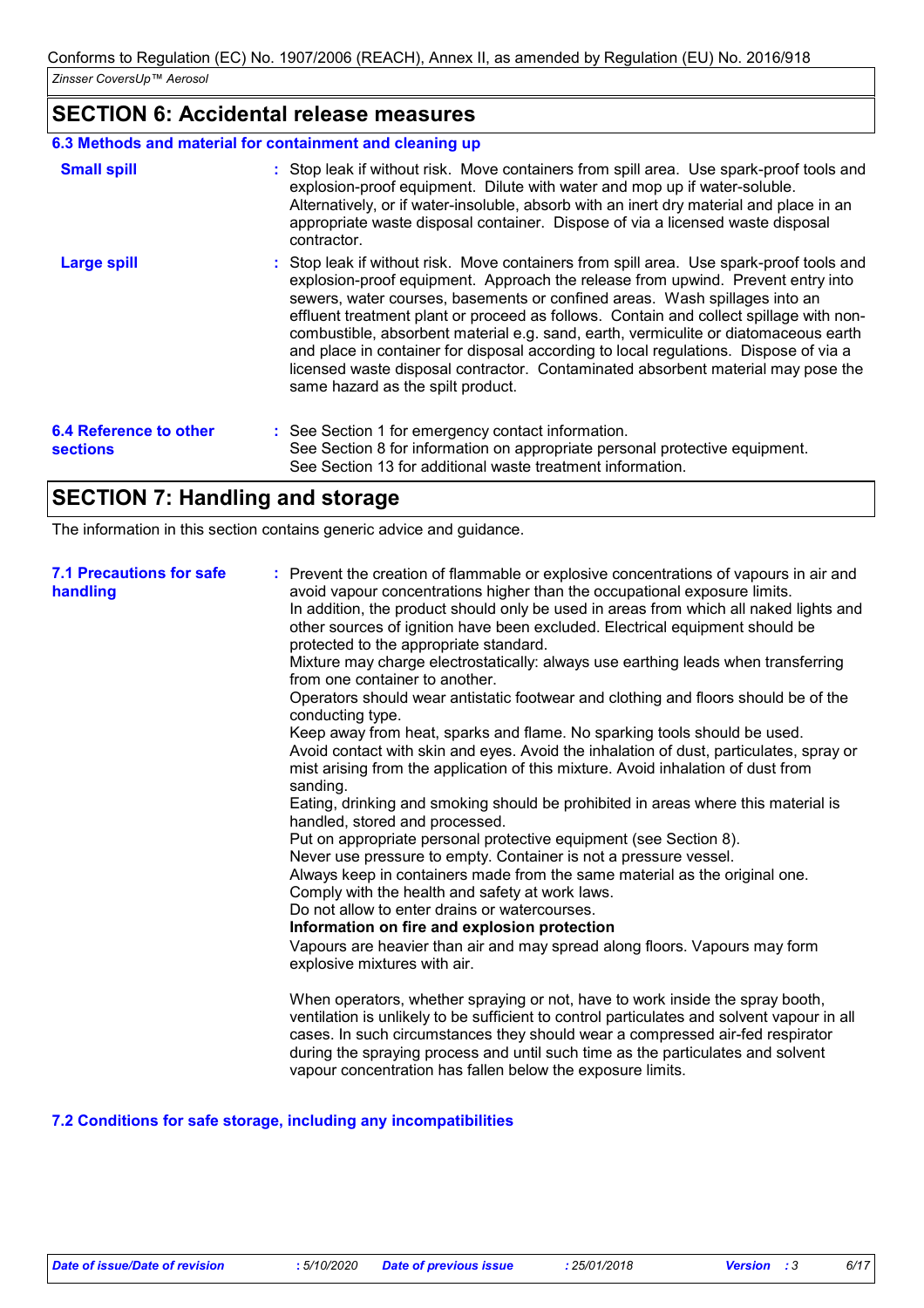# **SECTION 7: Handling and storage**

Store in accordance with local regulations.

## **Notes on joint storage**

Keep away from: oxidising agents, strong alkalis, strong acids.

### **Additional information on storage conditions**

Observe label precautions. Do not store above the following temperature: 35°C (95°F). Store in a dry, cool and wellventilated area. Keep away from heat and direct sunlight. Keep away from sources of ignition. No smoking. Prevent unauthorised access. Containers that have been opened must be carefully resealed and kept upright to prevent leakage.

#### **Danger criteria**

| <b>Category</b> | Notification and MAPP Safety report threshold<br><b>threshold</b> |           |  |
|-----------------|-------------------------------------------------------------------|-----------|--|
| P <sub>3a</sub> | 150 tonne                                                         | 500 tonne |  |

### **7.3 Specific end use(s)**

**Recommendations :**

Not available.

**Industrial sector specific : solutions**

: Not available.

# **SECTION 8: Exposure controls/personal protection**

The information in this section contains generic advice and guidance. Information is provided based on typical anticipated uses of the product. Additional measures might be required for bulk handling or other uses that could significantly increase worker exposure or environmental releases.

## **8.1 Control parameters**

### **Occupational exposure limits**

| <b>Product/ingredient name</b>              | <b>Exposure limit values</b>                                                                                                                                                                                                                                                                                                                                                                                                                                                                                        |
|---------------------------------------------|---------------------------------------------------------------------------------------------------------------------------------------------------------------------------------------------------------------------------------------------------------------------------------------------------------------------------------------------------------------------------------------------------------------------------------------------------------------------------------------------------------------------|
| acetone                                     | EH40/2005 WELs (United Kingdom (UK), 8/2018).<br>STEL: 3620 mg/m <sup>3</sup> 15 minutes.<br>STEL: 1500 ppm 15 minutes.<br>TWA: 500 ppm 8 hours.<br>TWA: 1210 mg/m <sup>3</sup> 8 hours.                                                                                                                                                                                                                                                                                                                            |
| Petroleum gases, liquefied                  | EH40/2005 WELs (United Kingdom (UK), 8/2018).<br>STEL: 2180 mg/m <sup>3</sup> 15 minutes.<br>STEL: 1250 ppm 15 minutes.<br>TWA: 1750 mg/m <sup>3</sup> 8 hours.<br>TWA: 1000 ppm 8 hours.                                                                                                                                                                                                                                                                                                                           |
| titanium dioxide                            | EH40/2005 WELs (United Kingdom (UK), 8/2018).<br>TWA: 10 mg/m <sup>3</sup> 8 hours. Form: inhalable dust<br>TWA: 4 mg/m <sup>3</sup> 8 hours. Form: respirable dust                                                                                                                                                                                                                                                                                                                                                 |
| <b>Recommended monitoring</b><br>procedures | If this product contains ingredients with exposure limits, personal, workplace<br>atmosphere or biological monitoring may be required to determine the effectiveness<br>of the ventilation or other control measures and/or the necessity to use respiratory<br>protective equipment. Reference should be made to monitoring standards, such as<br>the following: European Standard EN 689 (Workplace atmospheres - Guidance for<br>the assessment of exposure by inhalation to chemical agents for comparison with |

atmospheres - Guide for the application and use of procedures for the assessment of exposure to chemical and biological agents) European Standard EN 482 (Workplace atmospheres - General requirements for the performance of procedures for the measurement of chemical agents) Reference to national guidance documents for methods for the determination of hazardous substances will also be required.

#### **DNELs/DMELs**

limit values and measurement strategy) European Standard EN 14042 (Workplace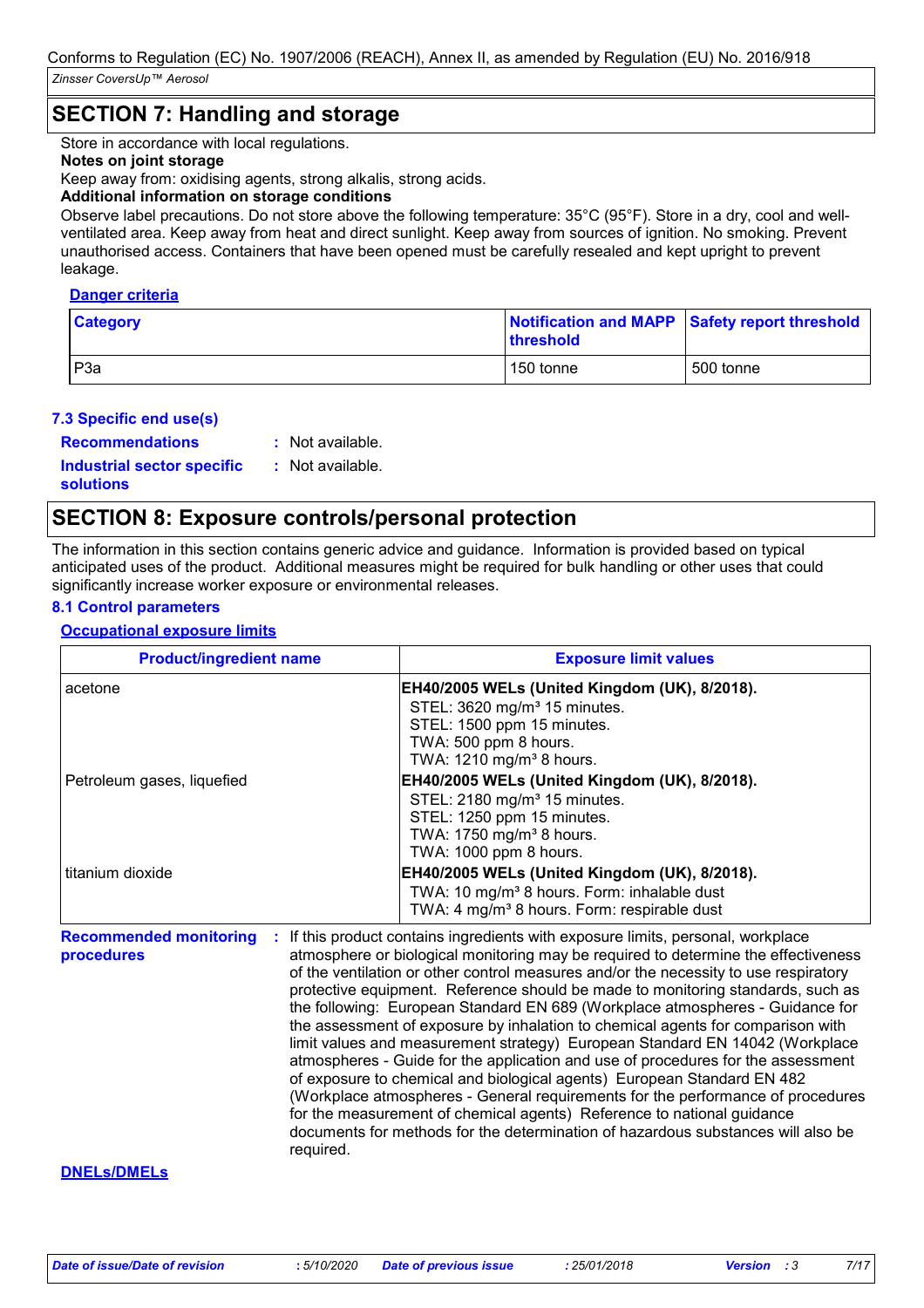# **SECTION 8: Exposure controls/personal protection**

| <b>Product/ingredient name</b> | <b>Type</b> | <b>Exposure</b>          | <b>Value</b>               | <b>Population</b>                    | <b>Effects</b> |
|--------------------------------|-------------|--------------------------|----------------------------|--------------------------------------|----------------|
| acetone                        | <b>DNEL</b> | Long term Oral           | 62 mg/kg<br>bw/day         | General<br>population                | Systemic       |
|                                | <b>DNEL</b> | Long term Dermal         | 62 mg/kg<br>bw/day         | General<br>population                | Systemic       |
|                                | <b>DNEL</b> | Long term Dermal         | 186 $mg/kg$<br>bw/day      | Workers                              | Systemic       |
|                                | <b>DNEL</b> | Long term<br>Inhalation  | $200$ mg/m <sup>3</sup>    | General<br>population                | Systemic       |
|                                | <b>DNEL</b> | Long term<br>Inhalation  | 1210 mg/<br>m <sup>3</sup> | Workers                              | Systemic       |
|                                | <b>DNEL</b> | Short term<br>Inhalation | 2420 mg/<br>m <sup>3</sup> | Workers                              | Local          |
| titanium dioxide               | <b>DNEL</b> | Long term<br>Inhalation  | 10 mg/m <sup>3</sup>       | Workers                              | Local          |
|                                | <b>DNEL</b> | Long term Oral           | 700 mg/kg<br>bw/day        | General<br>population<br>[Consumers] | Systemic       |

### **PNECs**

| <b>Product/ingredient name</b> | <b>Compartment Detail</b>                                                                                   | <b>Value</b>                                                                                 | <b>Method Detail</b> |
|--------------------------------|-------------------------------------------------------------------------------------------------------------|----------------------------------------------------------------------------------------------|----------------------|
| titanium dioxide               | Fresh water<br>Marine<br>Sewage Treatment<br>Plant<br>Fresh water sediment<br>Marine water sediment<br>Soil | $0,127 \text{ mg/l}$<br>$>1$ mg/l<br>$>100$ mg/l<br>>1000 mg/kg<br>>100 mg/kg<br>$100$ mg/kg |                      |

## **8.2 Exposure controls**

| <b>Appropriate engineering</b><br>controls | : Provide adequate ventilation. Where reasonably practicable, this should be<br>achieved by the use of local exhaust ventilation and good general extraction. If<br>these are not sufficient to maintain concentrations of particulates and solvent<br>vapours below the OEL, suitable respiratory protection must be worn.                                                                                     |
|--------------------------------------------|-----------------------------------------------------------------------------------------------------------------------------------------------------------------------------------------------------------------------------------------------------------------------------------------------------------------------------------------------------------------------------------------------------------------|
| <b>Individual protection measures</b>      |                                                                                                                                                                                                                                                                                                                                                                                                                 |
| <b>Hygiene measures</b>                    | : Wash hands, forearms and face thoroughly after handling chemical products, before<br>eating, smoking and using the lavatory and at the end of the working period.<br>Appropriate techniques should be used to remove potentially contaminated clothing.<br>Wash contaminated clothing before reusing. Ensure that eyewash stations and<br>safety showers are close to the workstation location.               |
| <b>Eye/face protection</b>                 | : Safety eyewear complying with an approved standard should be used when a risk<br>assessment indicates this is necessary to avoid exposure to liquid splashes, mists,<br>gases or dusts. If contact is possible, the following protection should be worn,<br>unless the assessment indicates a higher degree of protection: chemical splash<br>goggles. Recommended: safety glasses with side-shields (EN 166) |
| <b>Clim nuntention</b>                     |                                                                                                                                                                                                                                                                                                                                                                                                                 |

## **Skin protection**

## **Hand protection**

There is no one glove material or combination of materials that will give unlimited resistance to any individual or combination of chemicals.

The breakthrough time must be greater than the end use time of the product.

The instructions and information provided by the glove manufacturer on use, storage, maintenance and replacement must be followed.

Gloves should be replaced regularly and if there is any sign of damage to the glove material.

Always ensure that gloves are free from defects and that they are stored and used correctly.

The performance or effectiveness of the glove may be reduced by physical/chemical damage and poor maintenance.

Barrier creams may help to protect the exposed areas of the skin but should not be applied once exposure has occurred.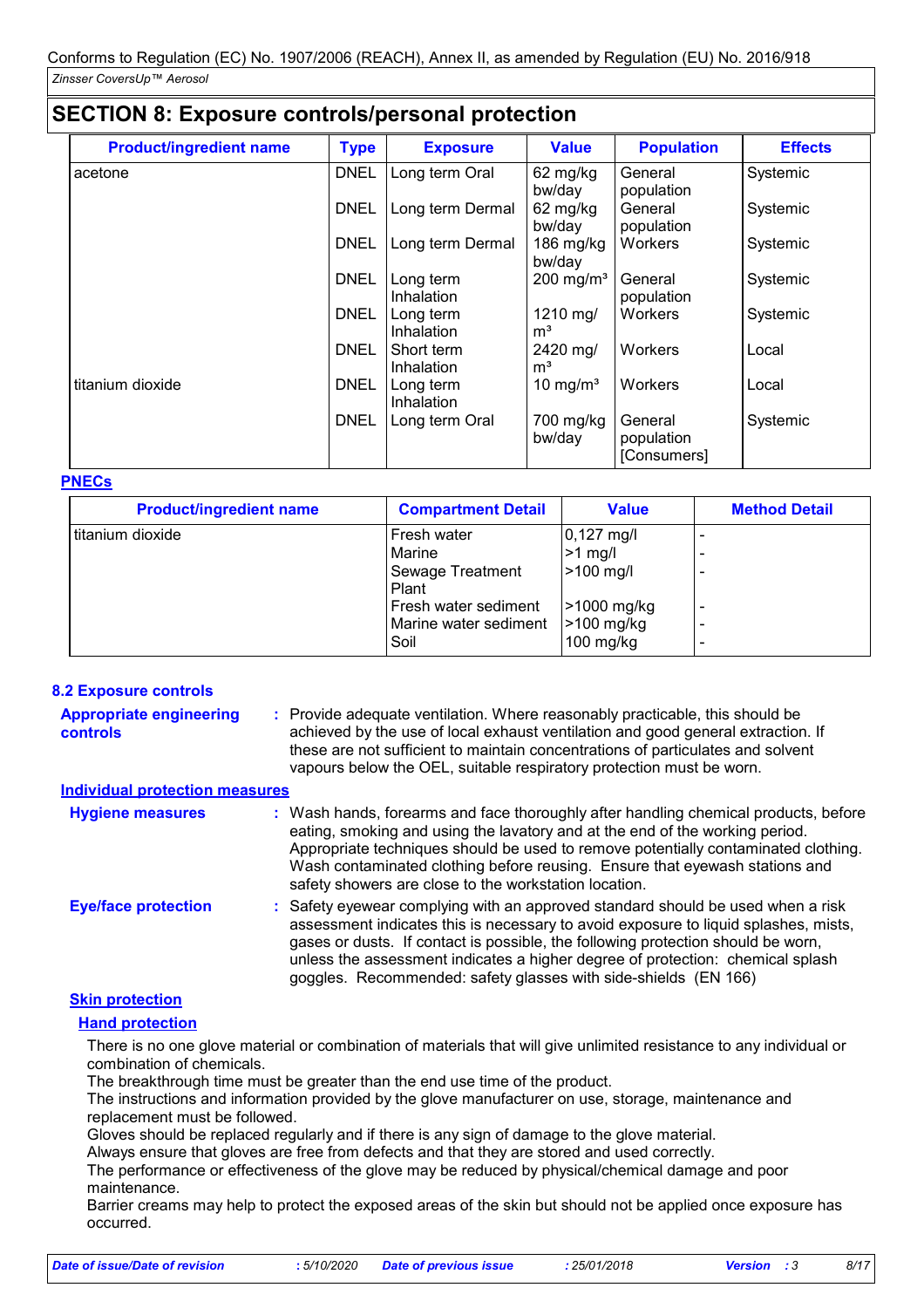# **SECTION 8: Exposure controls/personal protection**

| <b>Gloves</b>                             |               | : For prolonged or repeated handling, use the following type of gloves:                                                                                                                                                                                                                                                                                                                                                                                                                                                                                                                           |
|-------------------------------------------|---------------|---------------------------------------------------------------------------------------------------------------------------------------------------------------------------------------------------------------------------------------------------------------------------------------------------------------------------------------------------------------------------------------------------------------------------------------------------------------------------------------------------------------------------------------------------------------------------------------------------|
|                                           | $(0.5mm)$ .   | Recommended: > 8 hours (breakthrough time): neoprene (0.65mm) - nitrile rubber                                                                                                                                                                                                                                                                                                                                                                                                                                                                                                                    |
|                                           |               | The recommendation for the type or types of glove to use when handling this<br>product is based on information from the following source:                                                                                                                                                                                                                                                                                                                                                                                                                                                         |
|                                           | <b>EN 374</b> |                                                                                                                                                                                                                                                                                                                                                                                                                                                                                                                                                                                                   |
|                                           |               | The user must check that the final choice of type of glove selected for handling this<br>product is the most appropriate and takes into account the particular conditions of<br>use, as included in the user's risk assessment.                                                                                                                                                                                                                                                                                                                                                                   |
| <b>Body protection</b>                    |               | : Personal protective equipment for the body should be selected based on the task<br>being performed and the risks involved and should be approved by a specialist<br>before handling this product. When there is a risk of ignition from static electricity,<br>wear anti-static protective clothing. For the greatest protection from static<br>discharges, clothing should include anti-static overalls, boots and gloves. Refer to<br>European Standard EN 1149 for further information on material and design<br>requirements and test methods. Recommended: disposable overall (EN 1149-1). |
| <b>Other skin protection</b>              |               | : Appropriate footwear and any additional skin protection measures should be<br>selected based on the task being performed and the risks involved and should be<br>approved by a specialist before handling this product.                                                                                                                                                                                                                                                                                                                                                                         |
| <b>Respiratory protection</b>             | 140)          | : Based on the hazard and potential for exposure, select a respirator that meets the<br>appropriate standard or certification. Respirators must be used according to a<br>respiratory protection program to ensure proper fitting, training, and other important<br>aspects of use. Recommended: organic vapour (Type A) and particulate filter. (EN                                                                                                                                                                                                                                              |
| <b>Environmental exposure</b><br>controls |               | Emissions from ventilation or work process equipment should be checked to ensure<br>they comply with the requirements of environmental protection legislation. In some<br>cases, fume scrubbers, filters or engineering modifications to the process<br>equipment will be necessary to reduce emissions to acceptable levels.                                                                                                                                                                                                                                                                     |

# **SECTION 9: Physical and chemical properties**

| 9.1 Information on basic physical and chemical properties |                                                                                                                                                                                                                                                                                                                                                                                                   |
|-----------------------------------------------------------|---------------------------------------------------------------------------------------------------------------------------------------------------------------------------------------------------------------------------------------------------------------------------------------------------------------------------------------------------------------------------------------------------|
| <b>Appearance</b>                                         |                                                                                                                                                                                                                                                                                                                                                                                                   |
| <b>Physical state</b>                                     | : Liquid. [Aerosol.]                                                                                                                                                                                                                                                                                                                                                                              |
| <b>Colour</b>                                             | Not available.                                                                                                                                                                                                                                                                                                                                                                                    |
| <b>Odour</b>                                              | Solvent-like [Slight]                                                                                                                                                                                                                                                                                                                                                                             |
| <b>Odour threshold</b>                                    | Not available.                                                                                                                                                                                                                                                                                                                                                                                    |
| pH                                                        | Not available.                                                                                                                                                                                                                                                                                                                                                                                    |
| <b>Melting point/freezing point</b>                       | Not available.                                                                                                                                                                                                                                                                                                                                                                                    |
| <b>Initial boiling point and</b><br>boiling range         | : Not available.                                                                                                                                                                                                                                                                                                                                                                                  |
| <b>Flash point</b>                                        | Closed cup: -70°C                                                                                                                                                                                                                                                                                                                                                                                 |
| <b>Evaporation rate</b>                                   | Not available.                                                                                                                                                                                                                                                                                                                                                                                    |
| <b>Flammability (solid, gas)</b>                          | Highly flammable in the presence of the following materials or conditions: open<br>flames, sparks and static discharge and heat.<br>Slightly flammable in the presence of the following materials or conditions:<br>shocks and mechanical impacts.<br>In use, may form flammable/explosive vapour-air mixture. Vapour may travel a<br>considerable distance to source of ignition and flash back. |
| <b>Upper/lower flammability or</b><br>explosive limits    | : Not available.                                                                                                                                                                                                                                                                                                                                                                                  |
| <b>Vapour pressure</b>                                    | : 400 kPa [room temperature]                                                                                                                                                                                                                                                                                                                                                                      |
| <b>Vapour density</b>                                     | : $>1$ [Air = 1]                                                                                                                                                                                                                                                                                                                                                                                  |
| <b>Relative density</b>                                   | $: 0.94$ to 0.95                                                                                                                                                                                                                                                                                                                                                                                  |
| <b>Solubility(ies)</b>                                    | : Very slightly soluble in the following materials: cold water and hot water.                                                                                                                                                                                                                                                                                                                     |
| <b>Date of issue/Date of revision</b>                     | 9/17<br>:5/10/2020<br><b>Date of previous issue</b><br>: 25/01/2018<br><b>Version</b> : 3                                                                                                                                                                                                                                                                                                         |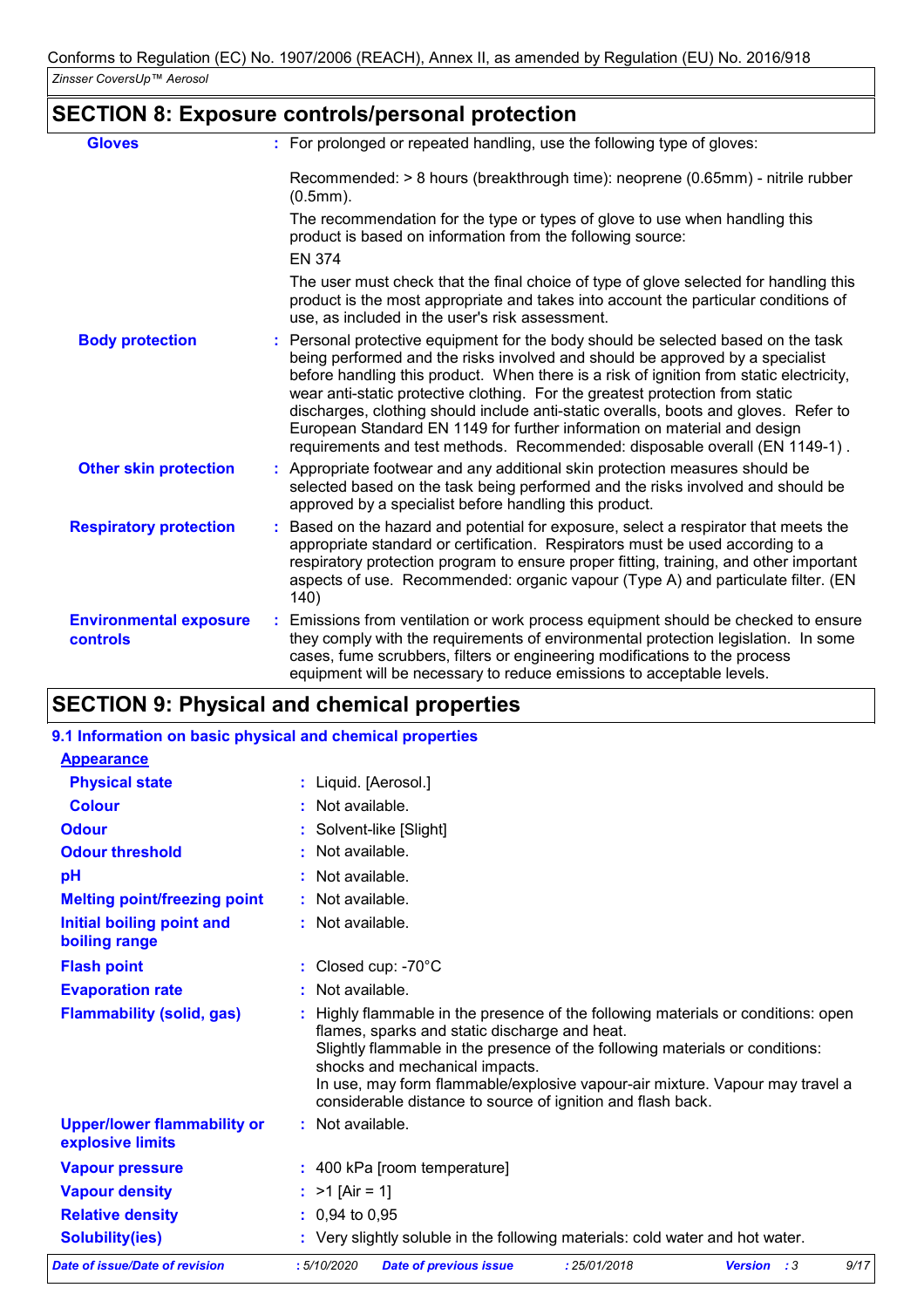# **SECTION 9: Physical and chemical properties**

| <b>Partition coefficient: n-octanol/: Not available.</b><br>water |                                                                                                                                                                                                                                                                                                                                                                                                                                                                                                                                                                                                     |
|-------------------------------------------------------------------|-----------------------------------------------------------------------------------------------------------------------------------------------------------------------------------------------------------------------------------------------------------------------------------------------------------------------------------------------------------------------------------------------------------------------------------------------------------------------------------------------------------------------------------------------------------------------------------------------------|
| <b>Auto-ignition temperature</b>                                  | : Not available.                                                                                                                                                                                                                                                                                                                                                                                                                                                                                                                                                                                    |
| <b>Decomposition temperature</b>                                  | : Not available.                                                                                                                                                                                                                                                                                                                                                                                                                                                                                                                                                                                    |
| <b>Viscosity</b>                                                  | $:$ Not available.                                                                                                                                                                                                                                                                                                                                                                                                                                                                                                                                                                                  |
| <b>Explosive properties</b>                                       | : Highly explosive in the presence of the following materials or conditions: open<br>flames, sparks and static discharge, heat and shocks and mechanical impacts.<br>Pressurised container: protect from sunlight and do not expose to temperature<br>exceeding 50°C. Do not pierce or burn, even after use. Do not puncture,<br>incinerate or store the container at temperatures above $49^{\circ}$ C (120 $^{\circ}$ F) or in direct<br>sunlight. Container explosion may occur under fire conditions or when heated.<br>Bursting aerosol containers may be propelled from a fire at high speed. |
| <b>Oxidising properties</b>                                       | $:$ Not available.                                                                                                                                                                                                                                                                                                                                                                                                                                                                                                                                                                                  |
| 9.2 Other information                                             |                                                                                                                                                                                                                                                                                                                                                                                                                                                                                                                                                                                                     |
| <b>Type of aerosol</b>                                            | $:$ Spray                                                                                                                                                                                                                                                                                                                                                                                                                                                                                                                                                                                           |
| <b>Heat of combustion</b>                                         | $: 6.263$ kJ/g                                                                                                                                                                                                                                                                                                                                                                                                                                                                                                                                                                                      |
|                                                                   |                                                                                                                                                                                                                                                                                                                                                                                                                                                                                                                                                                                                     |

No additional information.

 $\mathbf{r}$ 

| <b>SECTION 10: Stability and reactivity</b>       |                                                                                                                                                                                               |  |  |  |
|---------------------------------------------------|-----------------------------------------------------------------------------------------------------------------------------------------------------------------------------------------------|--|--|--|
| <b>10.1 Reactivity</b>                            | : No specific test data related to reactivity available for this product or its ingredients.                                                                                                  |  |  |  |
| <b>10.2 Chemical stability</b>                    | : Stable under recommended storage and handling conditions (see Section 7).                                                                                                                   |  |  |  |
| <b>10.3 Possibility of</b><br>hazardous reactions | : Under normal conditions of storage and use, hazardous reactions will not occur.                                                                                                             |  |  |  |
| <b>10.4 Conditions to avoid</b>                   | : When exposed to high temperatures may produce hazardous decomposition<br>products.                                                                                                          |  |  |  |
| 10.5 Incompatible materials                       | Keep away from the following materials to prevent strong exothermic reactions:<br>oxidising agents, strong alkalis, strong acids.                                                             |  |  |  |
| <b>10.6 Hazardous</b><br>decomposition products   | : Under normal conditions of storage and use, hazardous decomposition products<br>should not be produced. If involved in a fire, toxic gases including CO, CO2 and<br>smoke can be generated. |  |  |  |

# **SECTION 11: Toxicological information**

## **11.1 Information on toxicological effects**

## **Acute toxicity**

| <b>Product/ingredient name</b> | <b>Result</b>                                                     | <b>Species</b> | <b>Dose</b>          | <b>Exposure</b> |
|--------------------------------|-------------------------------------------------------------------|----------------|----------------------|-----------------|
| acetone                        | LD50 Dermal                                                       | Guinea pig     | >7400 mg/kg          |                 |
|                                | LD50 Dermal                                                       | Rabbit         | >7400 mg/kg          |                 |
|                                | LD50 Oral                                                         | Rat            | 5800 mg/kg           |                 |
| titanium dioxide               | <b>LC50 Inhalation Dusts and</b><br>mists                         | Rat            | $>6,82 \text{ mg/l}$ | 14 hours        |
|                                | LD50 Dermal                                                       | Rabbit         | <b>P</b> >10 g/kg    |                 |
|                                | LD50 Oral                                                         | Rat            | $>24$ g/kg           |                 |
| <b>Conclusion/Summary</b>      | Based on available data, the classification criteria are not met. |                |                      |                 |
| <b>Irritation/Corrosion</b>    |                                                                   |                |                      |                 |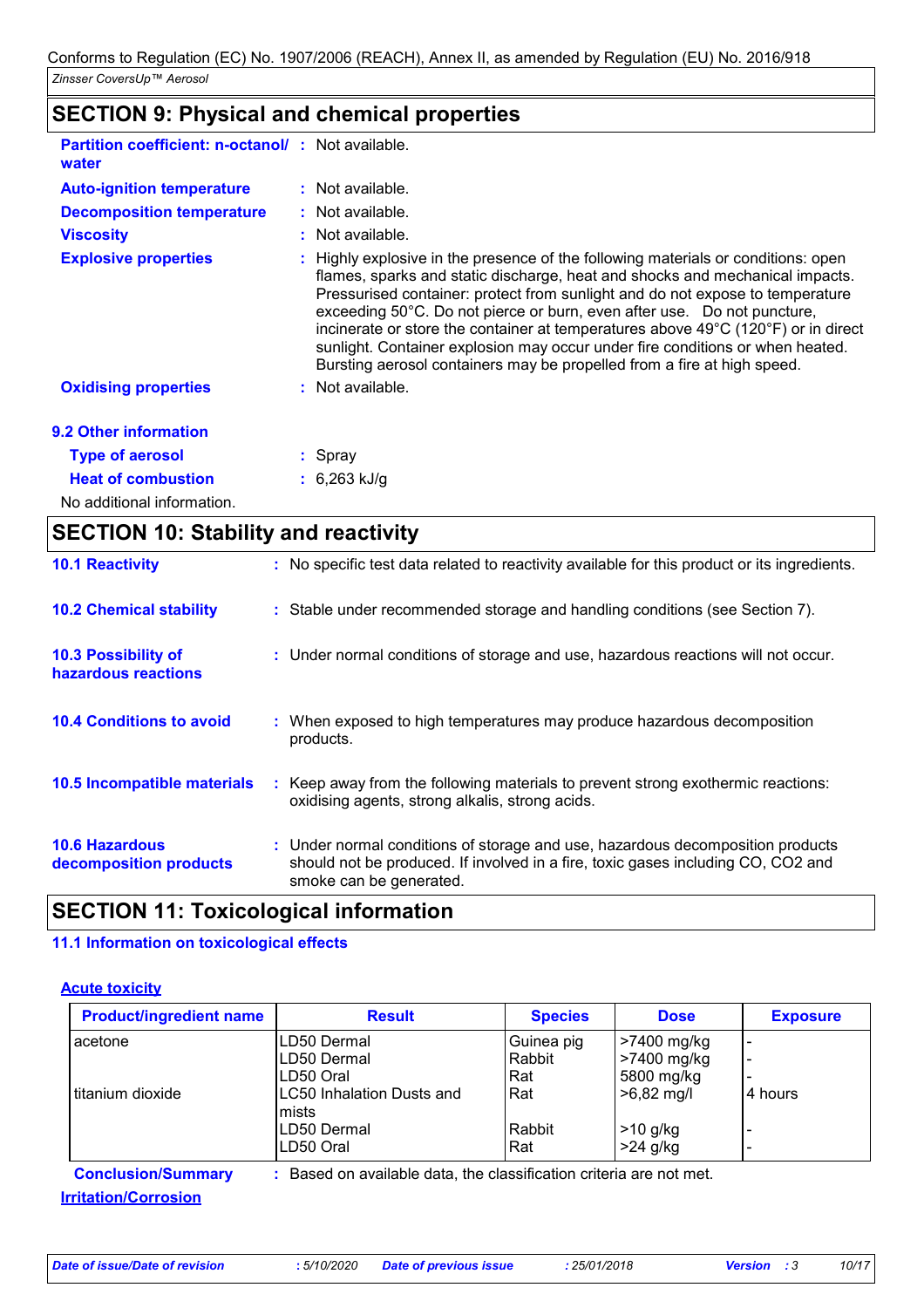# **SECTION 11: Toxicological information**

| <b>Product/ingredient name</b>                      | <b>Result</b>                                                         | <b>Species</b>                | <b>Score</b>                          | <b>Exposure</b>                                   | <b>Observation</b> |  |  |
|-----------------------------------------------------|-----------------------------------------------------------------------|-------------------------------|---------------------------------------|---------------------------------------------------|--------------------|--|--|
| acetone<br>1-isopropyl-<br>2,2-dimethyltrimethylene | Eyes - Severe irritant<br>Skin - Oedema                               | Rabbit<br>Rabbit              | 0                                     | 20 mg                                             |                    |  |  |
| diisobutyrate                                       | Eyes - Cornea opacity<br>Skin - Mild irritant<br>Skin - Mild irritant | Rabbit<br>Guinea pig<br>Human | 0<br>$\blacksquare$<br>$\blacksquare$ | 5 Grams<br>504 hours 1<br>Percent<br>Intermittent |                    |  |  |
| <b>Conclusion/Summary</b>                           |                                                                       |                               |                                       |                                                   |                    |  |  |
| <b>Skin</b>                                         | : Based on available data, the classification criteria are not met.   |                               |                                       |                                                   |                    |  |  |
| <b>Eyes</b>                                         | : Causes serious eye irritation.                                      |                               |                                       |                                                   |                    |  |  |
| <b>Respiratory</b>                                  | : May cause drowsiness or dizziness.                                  |                               |                                       |                                                   |                    |  |  |
| <b>Sensitisation</b>                                |                                                                       |                               |                                       |                                                   |                    |  |  |
| <b>Conclusion/Summary</b>                           |                                                                       |                               |                                       |                                                   |                    |  |  |
| <b>Skin</b>                                         | : Based on available data, the classification criteria are not met.   |                               |                                       |                                                   |                    |  |  |
| <b>Respiratory</b>                                  | : Based on available data, the classification criteria are not met.   |                               |                                       |                                                   |                    |  |  |
| <b>Mutagenicity</b>                                 |                                                                       |                               |                                       |                                                   |                    |  |  |
| <b>Conclusion/Summary</b>                           | : Based on available data, the classification criteria are not met.   |                               |                                       |                                                   |                    |  |  |
| <b>Carcinogenicity</b>                              |                                                                       |                               |                                       |                                                   |                    |  |  |
| <b>Conclusion/Summary</b>                           | : Based on available data, the classification criteria are not met.   |                               |                                       |                                                   |                    |  |  |
| <b>Reproductive toxicity</b>                        |                                                                       |                               |                                       |                                                   |                    |  |  |
| <b>Conclusion/Summary</b>                           | : Based on available data, the classification criteria are not met.   |                               |                                       |                                                   |                    |  |  |
| <b>Teratogenicity</b>                               |                                                                       |                               |                                       |                                                   |                    |  |  |
| <b>Conclusion/Summary</b>                           | : Based on available data, the classification criteria are not met.   |                               |                                       |                                                   |                    |  |  |
| Cuanific tovant overan toviaity (single overagive)  |                                                                       |                               |                                       |                                                   |                    |  |  |

#### **Specific target organ toxicity (single exposure)**

| <b>Product/ingredient name</b> | <b>Category</b> | <b>Route of</b><br>exposure | <b>Target organs</b> |
|--------------------------------|-----------------|-----------------------------|----------------------|
| I acetone                      | Category 3      |                             | Narcotic effects     |

**Specific target organ toxicity (repeated exposure)**

## Not available.

## **Aspiration hazard**

| <b>Product/ingredient name</b>                                                                  | <b>Result</b> |  |
|-------------------------------------------------------------------------------------------------|---------------|--|
| hydrocarbons, C10-C12, n-/ iso-/ cyclo-alkanes, < 2% aromatics   ASPIRATION HAZARD - Category 1 |               |  |

## **Delayed and immediate effects as well as chronic effects from short and long-term exposure Short term exposure**

| <b>Potential immediate</b><br>effects                     | : Not available.                                                    |
|-----------------------------------------------------------|---------------------------------------------------------------------|
| <b>Potential delayed effects</b>                          | : Not available.                                                    |
| <b>Long term exposure</b>                                 |                                                                     |
| <b>Potential immediate</b><br>effects                     | : Not available.                                                    |
| <b>Potential delayed effects : Not available.</b>         |                                                                     |
| <b>Potential chronic health effects</b><br>Not available. |                                                                     |
| <b>Conclusion/Summary</b>                                 | : Based on available data, the classification criteria are not met. |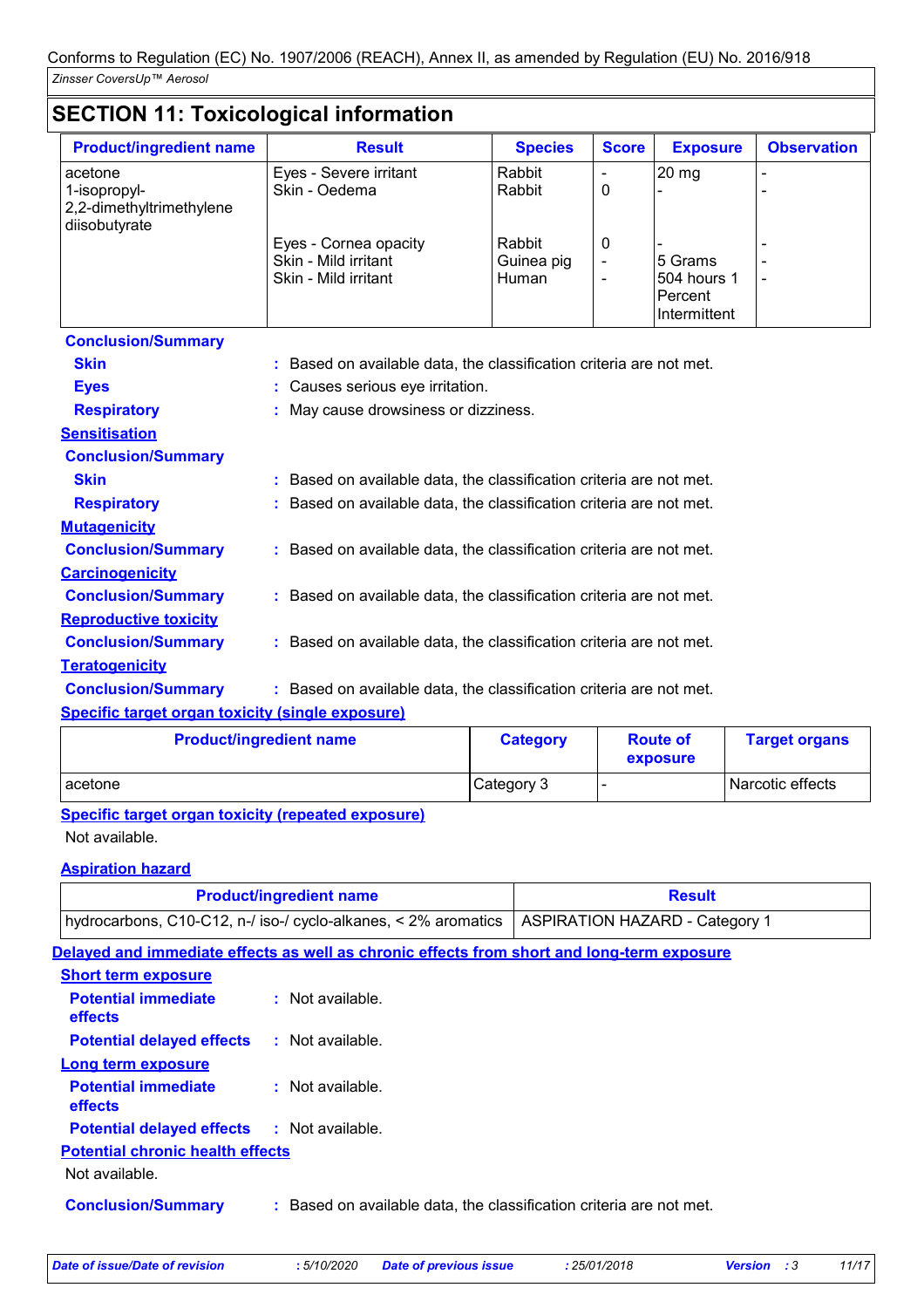# **SECTION 11: Toxicological information**

| <b>General</b>               | : Prolonged or repeated contact can defat the skin and lead to irritation, cracking and/<br>or dermatitis. |
|------------------------------|------------------------------------------------------------------------------------------------------------|
| <b>Carcinogenicity</b>       | : No known significant effects or critical hazards.                                                        |
| <b>Mutagenicity</b>          | : No known significant effects or critical hazards.                                                        |
| <b>Teratogenicity</b>        | : No known significant effects or critical hazards.                                                        |
| <b>Developmental effects</b> | : No known significant effects or critical hazards.                                                        |
| <b>Fertility effects</b>     | : No known significant effects or critical hazards.                                                        |
| <b>Other information</b>     | Not available.                                                                                             |

# **SECTION 12: Ecological information**

## **12.1 Toxicity**

There are no data available on the mixture itself. Do not allow to enter drains or watercourses.

The mixture has been assessed following the summation method of the CLP Regulation (EC) No 1272/2008 and is classified for eco-toxicological properties accordingly. See Sections 2 and 3 for details.

| <b>Product/ingredient name</b> | <b>Result</b>                            | <b>Species</b>                                | <b>Exposure</b> |
|--------------------------------|------------------------------------------|-----------------------------------------------|-----------------|
| acetone                        | Acute LC50 8098000 µg/l Fresh water      | Crustaceans - Ceriodaphnia<br>dubia - Neonate | 48 hours        |
|                                | Acute LC50 7280000 µg/l Fresh water      | Fish - Pimephales promelas                    | 96 hours        |
|                                | Chronic NOEC 0,5 ml/L Marine water       | Algae - Karenia brevis                        | 96 hours        |
|                                | Chronic NOEC 0,016 ml/L Fresh water      | Crustaceans - Daphniidae                      | 21 days         |
|                                | Chronic NOEC 1 g/L Fresh water           | Daphnia spec. - Daphnia magna                 | 21 days         |
|                                | Chronic NOEC 5 µg/l Marine water         | Fish - Gasterosteus aculeatus -<br>Larvae     | 42 days         |
| titanium dioxide               | Acute LC50 3 mg/l Fresh water            | Crustaceans - Ceriodaphnia<br>dubia - Neonate | 48 hours        |
|                                | Acute LC50 6,5 mg/l Fresh water          | Daphnia spec. - Daphnia pulex -<br>Neonate    | 48 hours        |
|                                | Acute LC50 >1000000 µg/l Marine<br>water | Fish - Fundulus heteroclitus                  | 96 hours        |

**Conclusion/Summary :** Harmful to aquatic life with long lasting effects.

## **12.2 Persistence and degradability**

| <b>Product/ingredient name</b>                                                           | <b>Test</b>              | <b>Result</b>                                                                                                               |                   | <b>Dose</b> | <b>Inoculum</b>                   |
|------------------------------------------------------------------------------------------|--------------------------|-----------------------------------------------------------------------------------------------------------------------------|-------------------|-------------|-----------------------------------|
| 1-isopropyl-<br>2,2-dimethyltrimethylene<br>diisobutyrate                                |                          | 70,73 % - Readily - 28 days                                                                                                 |                   |             |                                   |
| <b>Conclusion/Summary</b>                                                                |                          | : This product has not been tested for biodegradation. Based on available data, the<br>classification criteria are not met. |                   |             |                                   |
| <b>Product/ingredient name</b>                                                           | <b>Aquatic half-life</b> |                                                                                                                             | <b>Photolysis</b> |             | <b>Biodegradability</b>           |
| acetone<br>titanium dioxide<br>1-isopropyl-<br>2,2-dimethyltrimethylene<br>diisobutyrate |                          |                                                                                                                             |                   |             | Readily<br>Not readily<br>Readily |

## **12.3 Bioaccumulative potential**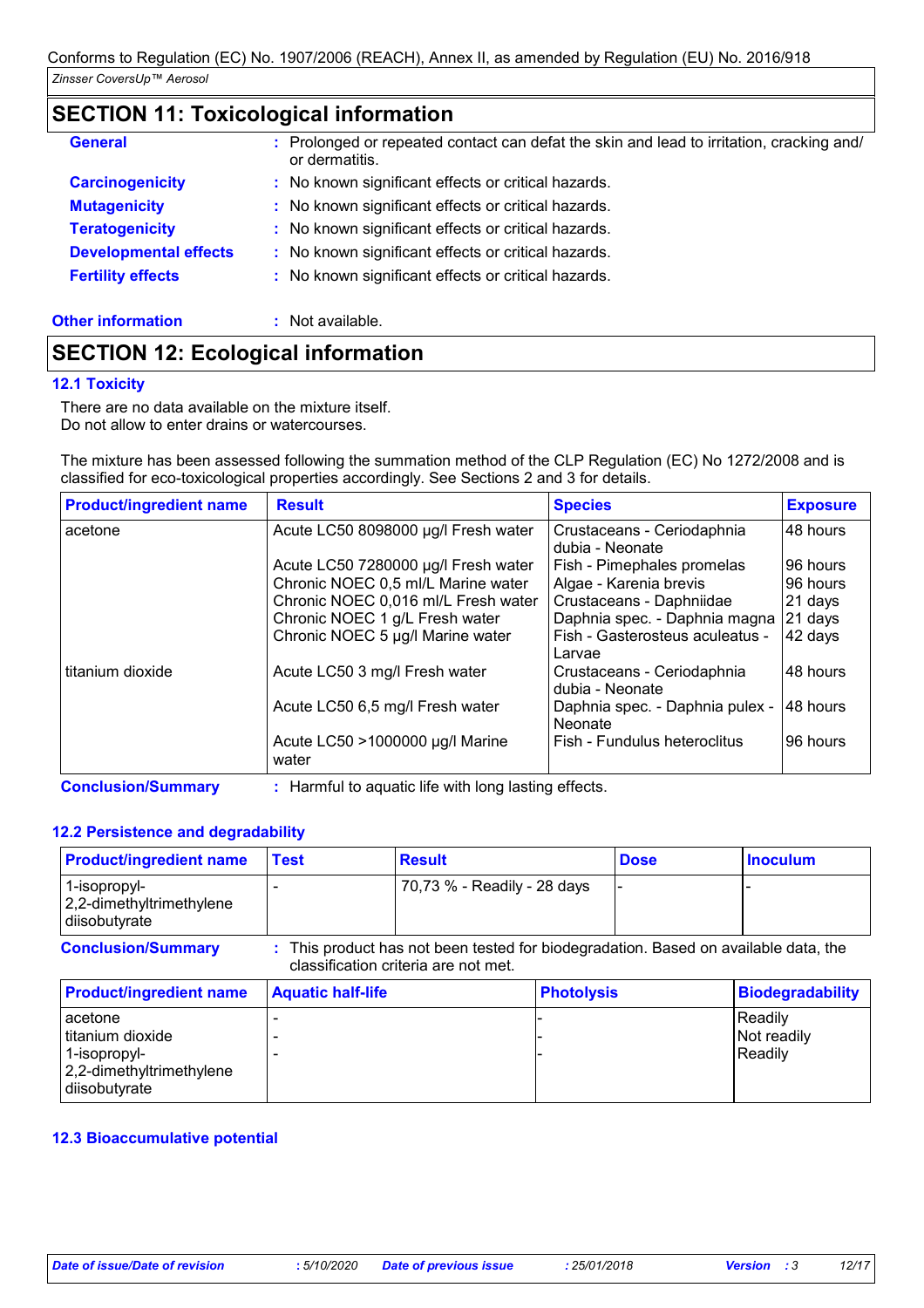| <b>SECTION 12: Ecological information</b>                            |                             |            |                  |  |
|----------------------------------------------------------------------|-----------------------------|------------|------------------|--|
| <b>Product/ingredient name</b>                                       | $\mathsf{LogP}_\mathsf{ow}$ | <b>BCF</b> | <b>Potential</b> |  |
| acetone<br>1-isopropyl-<br>2,2-dimethyltrimethylene<br>diisobutyrate | $-0,23$<br>4,1              | 5340       | low<br>high      |  |

| <b>12.4 Mobility in soil</b>                                  |                                                                                                               |
|---------------------------------------------------------------|---------------------------------------------------------------------------------------------------------------|
| <b>Soil/water partition</b><br>coefficient (K <sub>oc</sub> ) | : Not available.                                                                                              |
| <b>Mobility</b>                                               | : Volatile. This product is likely to volatilise rapidly into the air because of its high<br>vapour pressure. |

## **12.5 Results of PBT and vPvB assessment**

This mixture does not contain any substances that are assessed to be a PBT or a vPvB.

### **12.6 Other adverse effects** : No known significant effects or critical hazards.

# **SECTION 13: Disposal considerations**

The information in this section contains generic advice and guidance.

### **13.1 Waste treatment methods**

| <b>Product</b>                 |                                                                                                                                                                                                                                                                                                                                                                                                                                                                                                                                                      |
|--------------------------------|------------------------------------------------------------------------------------------------------------------------------------------------------------------------------------------------------------------------------------------------------------------------------------------------------------------------------------------------------------------------------------------------------------------------------------------------------------------------------------------------------------------------------------------------------|
| <b>Methods of disposal</b>     | : The generation of waste should be avoided or minimised wherever possible.<br>Disposal of this product, solutions and any by-products should at all times comply<br>with the requirements of environmental protection and waste disposal legislation<br>and any regional local authority requirements. Dispose of surplus and non-<br>recyclable products via a licensed waste disposal contractor. Waste should not be<br>disposed of untreated to the sewer unless fully compliant with the requirements of<br>all authorities with jurisdiction. |
| <b>Hazardous waste</b>         | : Yes.                                                                                                                                                                                                                                                                                                                                                                                                                                                                                                                                               |
| <b>Disposal considerations</b> | : Do not allow to enter drains or watercourses.<br>Dispose of according to all federal, state and local applicable regulations.<br>If this product is mixed with other wastes, the original waste product code may no<br>longer apply and the appropriate code should be assigned.<br>For further information, contact your local waste authority.                                                                                                                                                                                                   |

#### **European waste catalogue (EWC)**

The European Waste Catalogue classification of this product, when disposed of as waste, is:

| <b>Waste code</b>              | <b>Waste designation</b>                                                                                                                                                                                                                                                                                                                     |  |  |
|--------------------------------|----------------------------------------------------------------------------------------------------------------------------------------------------------------------------------------------------------------------------------------------------------------------------------------------------------------------------------------------|--|--|
| 20 01 27*                      | paint, inks, adhesives and resins containing hazardous substances                                                                                                                                                                                                                                                                            |  |  |
| <b>Packaging</b>               |                                                                                                                                                                                                                                                                                                                                              |  |  |
| <b>Methods of disposal</b>     | : The generation of waste should be avoided or minimised wherever possible. Waste<br>packaging should be recycled. Incineration or landfill should only be considered<br>when recycling is not feasible.                                                                                                                                     |  |  |
| <b>Disposal considerations</b> | : Using information provided in this safety data sheet, advice should be obtained from<br>the relevant waste authority on the classification of empty containers.<br>Empty containers must be scrapped or reconditioned.<br>Dispose of containers contaminated by the product in accordance with local or<br>national legal provisions.      |  |  |
| <b>Special precautions</b>     | : This material and its container must be disposed of in a safe way. Care should be<br>taken when handling emptied containers that have not been cleaned or rinsed out.<br>Empty containers or liners may retain some product residues. Avoid dispersal of<br>spilt material and runoff and contact with soil, waterways, drains and sewers. |  |  |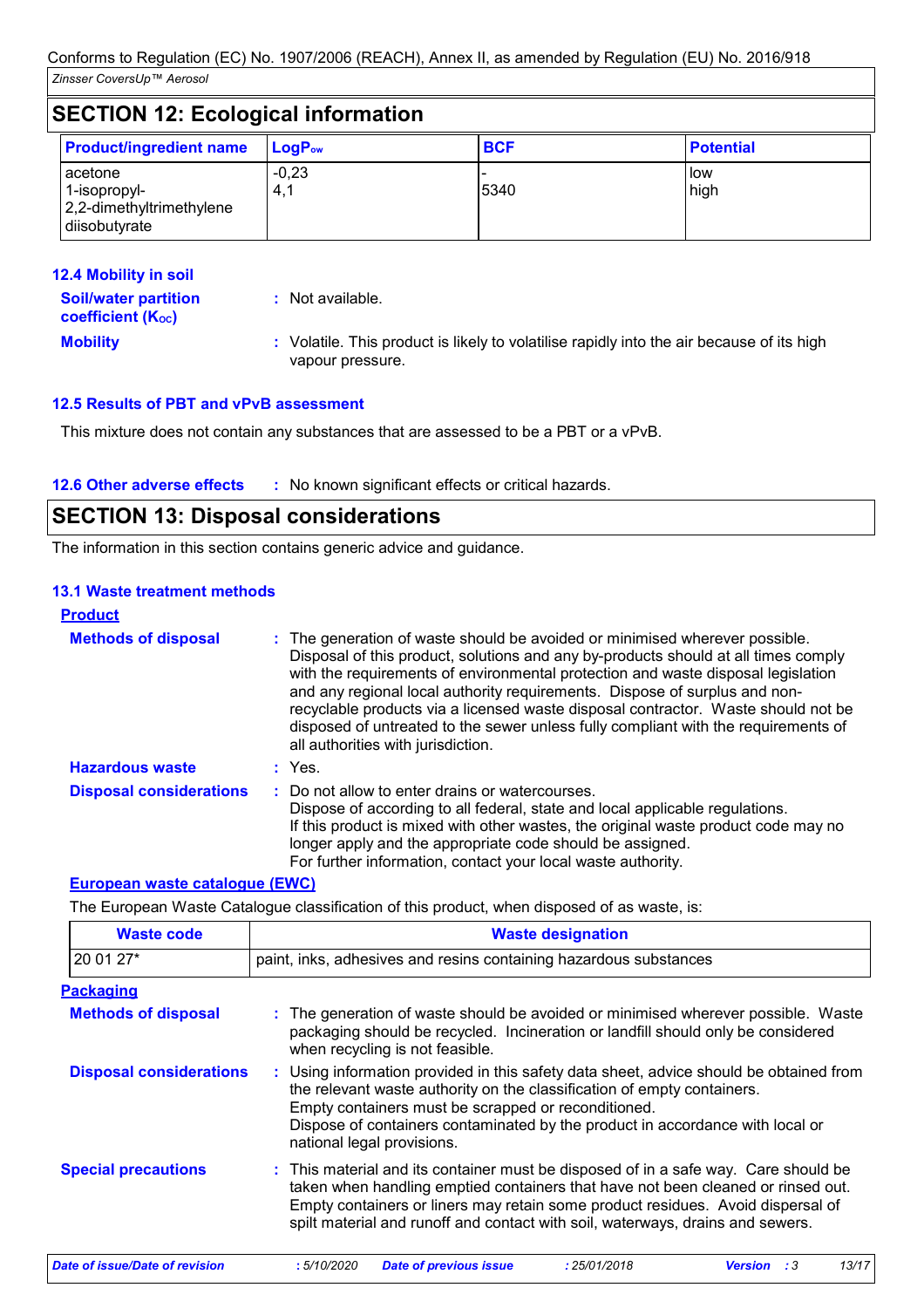# **SECTION 14: Transport information**

|                                           | <b>ADR/RID</b>                                                                                                                       | <b>ADN</b>             | <b>IMDG</b>                                                                                                          | <b>IATA</b>                                                                                                                                                                                                                                                                                                                                  |
|-------------------------------------------|--------------------------------------------------------------------------------------------------------------------------------------|------------------------|----------------------------------------------------------------------------------------------------------------------|----------------------------------------------------------------------------------------------------------------------------------------------------------------------------------------------------------------------------------------------------------------------------------------------------------------------------------------------|
| 14.1 UN number                            | <b>UN1950</b>                                                                                                                        | <b>UN1950</b>          | <b>UN1950</b>                                                                                                        | <b>UN1950</b>                                                                                                                                                                                                                                                                                                                                |
| 14.2 UN proper<br>shipping name           | <b>AEROSOLS</b><br>Flammable                                                                                                         | AEROSOLS,<br>flammable | AEROSOLS,<br>Flammable                                                                                               | AEROSOLS,<br>Flammable                                                                                                                                                                                                                                                                                                                       |
| <b>14.3 Transport</b><br>hazard class(es) | $\overline{2}$                                                                                                                       | $\overline{2}$         | 2.1                                                                                                                  | 2.1                                                                                                                                                                                                                                                                                                                                          |
| <b>14.4 Packing</b><br>group              |                                                                                                                                      |                        |                                                                                                                      |                                                                                                                                                                                                                                                                                                                                              |
| 14.5<br><b>Environmental</b><br>hazards   | No.                                                                                                                                  | No.                    | No.                                                                                                                  | No.                                                                                                                                                                                                                                                                                                                                          |
| <b>Additional</b><br><b>information</b>   | <b>Limited quantity:</b><br>LQ <sub>2</sub><br>Remarks:<br>$($ 1L: $)$ Limited<br>Quantity - ADR/IMDG<br>3.4<br>ADR Tunnel code: (D) |                        | <b>Emergency</b><br>schedules (EmS):<br>$F-D + S-U$<br>Remarks:<br>$($ 1L: $)$ Limited<br>Quantity - ADR/IMDG<br>3.4 | Passenger and<br><b>Cargo Aircraft</b><br>Quantity limitation: 75<br>kg<br>Packaging<br>instructions: 203<br><b>Cargo Aircraft Only</b><br>Quantity limitation:<br>150 kg<br>Packaging<br>instructions: 203<br><b>Limited Quantities -</b><br><b>Passenger Aircraft</b><br>Quantity limitation: 30<br>kg<br>Packaging<br>instructions: Y 203 |

#### **14.6 Special precautions for user**

**Transport within user's premises:** always transport in closed containers that are **:** upright and secure. Ensure that persons transporting the product know what to do in the event of an accident or spillage.

# **SECTION 15: Regulatory information**

**15.1 Safety, health and environmental regulations/legislation specific for the substance or mixture EU Regulation (EC) No. 1907/2006 (REACH)**

**Annex XIV - List of substances subject to authorisation**

**Annex XIV**

None of the components are listed.

**Substances of very high concern**

None of the components are listed.

**Other EU regulations Annex XVII - Restrictions on the manufacture, placing on the market and use of certain dangerous substances, mixtures and articles :**

*Date of issue/Date of revision* **:** *5/10/2020 Date of previous issue : 25/01/2018 Version : 3 14/17*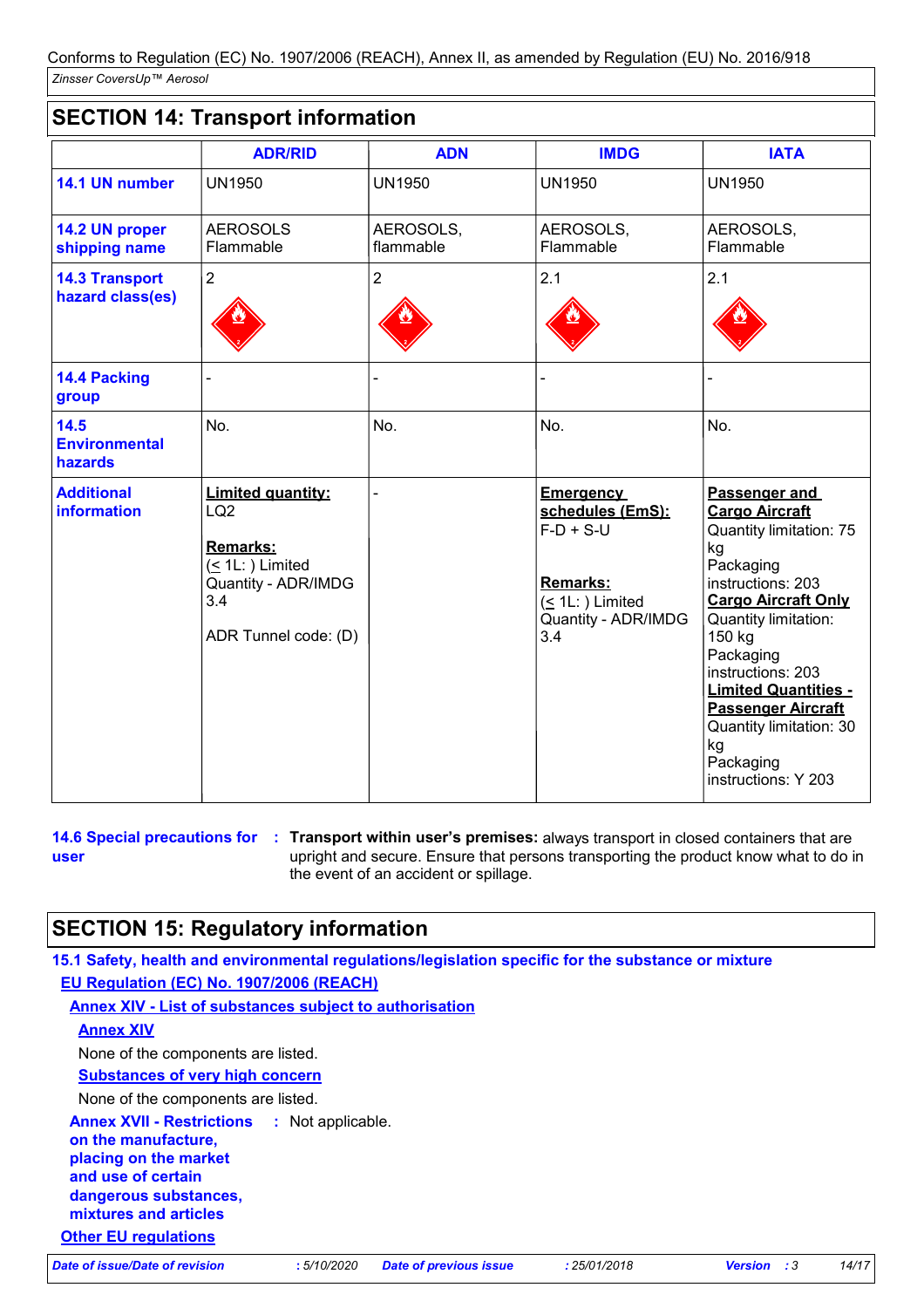# **SECTION 15: Regulatory information**

**:** Listed

| : The provisions of Directive 2004/42/EC on VOC apply to this product. Refer to the<br>product label and/or technical data sheet for further information. |
|-----------------------------------------------------------------------------------------------------------------------------------------------------------|
| : Not applicable.                                                                                                                                         |
| : All components are listed or exempted.                                                                                                                  |
|                                                                                                                                                           |
|                                                                                                                                                           |

#### **Industrial emissions (integrated pollution prevention and control) - Air**

| <b>Product/ingredient name Carcinogenic</b>                                   | effects                        | <b>Mutagenic effects</b>       | Developmental<br>effects       | <b>Fertility effects</b>       |
|-------------------------------------------------------------------------------|--------------------------------|--------------------------------|--------------------------------|--------------------------------|
| titanium dioxide<br>1-isopropyl-<br>2,2-dimethyltrimethylene<br>diisobutyrate | Not supported<br>Not supported | Not supported<br>Not supported | Not supported<br>Not supported | Not supported<br>Not supported |

**Ozone depleting substances (1005/2009/EU)**

Not listed.

## **Prior Informed Consent (PIC) (649/2012/EU)**

Not listed.

### **Aerosol dispensers :**



Extremely flammable

## **Seveso Directive**

This product is controlled under the Seveso Directive.

## **Danger criteria**

| <b>Category</b>                |                                                                                                                                                                                                                                                                                                     |                                 |                       |              |
|--------------------------------|-----------------------------------------------------------------------------------------------------------------------------------------------------------------------------------------------------------------------------------------------------------------------------------------------------|---------------------------------|-----------------------|--------------|
| P <sub>3</sub> a               |                                                                                                                                                                                                                                                                                                     |                                 |                       |              |
| <b>National regulations</b>    |                                                                                                                                                                                                                                                                                                     |                                 |                       |              |
| <b>Industrial use</b>          | : The information contained in this safety data sheet does not constitute the user's<br>own assessment of workplace risks, as required by other health and safety<br>legislation. The provisions of the national health and safety at work regulations apply<br>to the use of this product at work. |                                 |                       |              |
| <b>Product/ingredient name</b> | <b>List name</b>                                                                                                                                                                                                                                                                                    | <b>Name on list</b>             | <b>Classification</b> | <b>Notes</b> |
| Petroleum gases, liquefied     | UK Occupational<br><b>Exposure Limits EH40</b><br>- WEL                                                                                                                                                                                                                                             | liquefied petroleum<br>gas; LPG | Carc.                 |              |

| <b>References</b> | : EH40/2005 Workplace exposure limits<br>Conforms to Regulation (EC) No. 1907/2006 (REACH), Annex II, as amended by<br>Regulation (EU) No. 2016/918 |
|-------------------|-----------------------------------------------------------------------------------------------------------------------------------------------------|
|                   |                                                                                                                                                     |

### **International regulations**

*Date of issue/Date of revision* **:** *5/10/2020 Date of previous issue : 25/01/2018 Version : 3 15/17*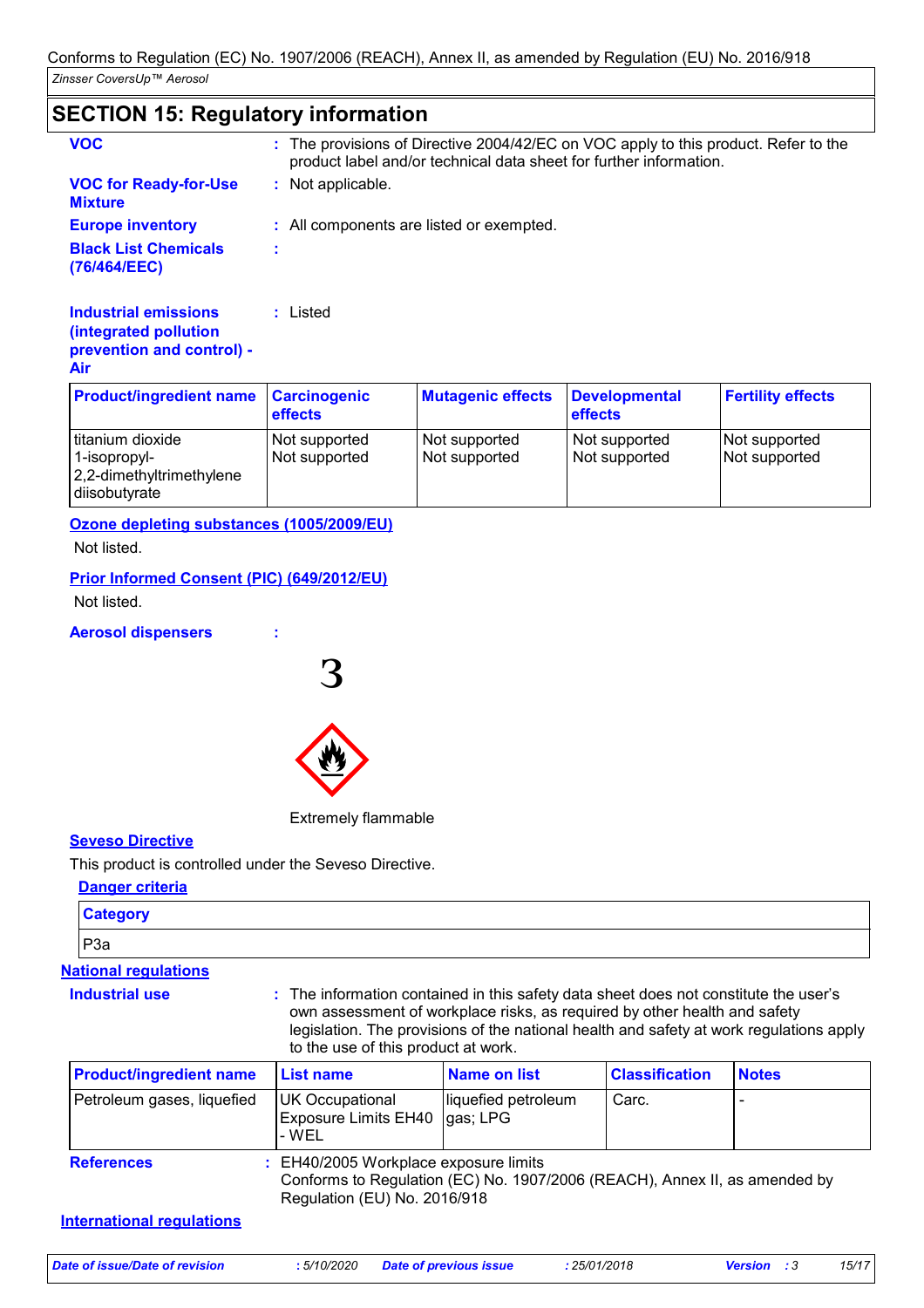|                                                | <b>SECTION 15: Regulatory information</b>                                                                |  |
|------------------------------------------------|----------------------------------------------------------------------------------------------------------|--|
|                                                | <b>Chemical Weapon Convention List Schedules I, II &amp; III Chemicals</b>                               |  |
| Not listed.                                    |                                                                                                          |  |
| <b>Montreal Protocol</b><br>Not listed.        |                                                                                                          |  |
| Not listed.                                    | <b>Stockholm Convention on Persistent Organic Pollutants</b>                                             |  |
| Not listed.                                    | <b>Rotterdam Convention on Prior Informed Consent (PIC)</b>                                              |  |
| Not listed.                                    | <b>UNECE Aarhus Protocol on POPs and Heavy Metals</b>                                                    |  |
| : 32081090<br><b>CN</b> code                   |                                                                                                          |  |
| <b>International lists</b>                     |                                                                                                          |  |
| <b>National inventory</b>                      |                                                                                                          |  |
| <b>Australia</b>                               | : Not determined.                                                                                        |  |
| <b>Canada</b>                                  | : Not determined.                                                                                        |  |
| <b>China</b>                                   | : Not determined.                                                                                        |  |
| <b>Japan</b>                                   | Japan inventory (ENCS): At least one component is not listed.<br>Japan inventory (ISHL): Not determined. |  |
| <b>Malaysia</b>                                | : Not determined                                                                                         |  |
| <b>New Zealand</b>                             | : Not determined.                                                                                        |  |
| <b>Philippines</b><br><b>Republic of Korea</b> | : At least one component is not listed.<br>: Not determined.                                             |  |
| <b>Taiwan</b>                                  | : Not determined.                                                                                        |  |
| <b>Turkey</b>                                  | : Not determined.                                                                                        |  |
| <b>United States</b>                           | : Not determined.                                                                                        |  |
| <b>Thailand</b>                                | Not determined.                                                                                          |  |
| <b>Viet Nam</b>                                | : Not determined.                                                                                        |  |
| <b>15.2 Chemical safety</b>                    | : No Chemical Safety Assessment has been carried out.                                                    |  |

# **assessment**

# **SECTION 16: Other information**

Indicates information that has changed from previously issued version. **Abbreviations and acronyms :** ATE = Acute Toxicity Estimate CLP = Classification, Labelling and Packaging Regulation [Regulation (EC) No. 1272/2008] DMEL = Derived Minimal Effect Level DNEL = Derived No Effect Level EUH statement = CLP-specific Hazard statement PBT = Persistent, Bioaccumulative and Toxic PNEC = Predicted No Effect Concentration RRN = REACH Registration Number vPvB = Very Persistent and Very Bioaccumulative **Procedure used to derive the classification according to Regulation (EC) No. 1272/2008 [CLP/GHS] Contains TiO2 :** Yes